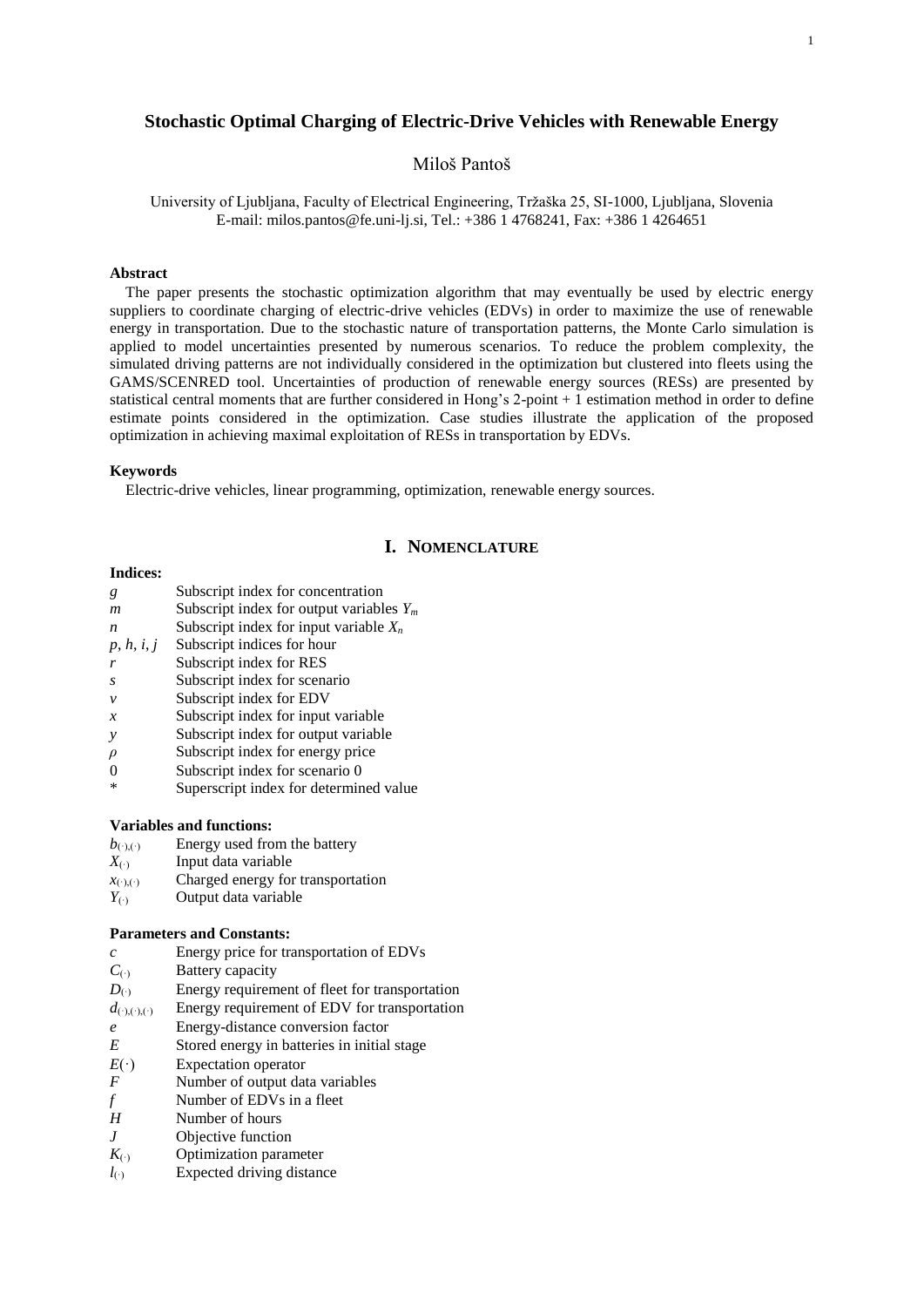| $L_{(·)}$                      | Charging ramp-rate limit                        |
|--------------------------------|-------------------------------------------------|
| $L_{(\cdot),(\cdot)}$          | Concentration location                          |
| NC                             | Number of concentrations                        |
| NG                             | Number of renewable energy sources              |
| NI                             | Number of input data states                     |
| NV                             | Number of input data variables                  |
| $\boldsymbol{o}$               | Parameter in central moment calculation         |
| $P_{(.)}$                      | Production of RES                               |
| $pdf(\cdot)$                   | Probability distribution function               |
| r                              | Risk level                                      |
| $RN_{(\cdot),(\cdot),(\cdot)}$ | Random component with normal distribution       |
| $RU_{(\cdot),(\cdot),(\cdot)}$ | Random component with uniform distribution      |
| S                              | RES share in transportation                     |
| T                              | Time of activation of system regulation service |
| $t_{(\cdot)}$                  | Part of s function                              |
| $W_{(\cdot),(\cdot)}$          | Concentration weight                            |
| $\delta_{(\cdot),(\cdot)}$     | Expected energy requirement for transportation  |
| $\zeta_{(\cdot)(\cdot)}$       | Standard location of concentration              |
| $\lambda_{(\cdot),(\cdot)}$    | Central moment of variable                      |
| $\mu_{(\cdot),(\cdot)}$        | Variable mean                                   |
| $\eta(\cdot)$                  | Energy conversion efficiency                    |
| $\rho_{(\cdot),(\cdot)}$       | Energy price                                    |
| $\sigma_{(\cdot),(\cdot)}$     | Variable variance                               |
| Φ                              | Set of scenarios obtained by HM method          |

#### **Matrices and vectors:**

- **D** Vector of energy requirements for transportation
- **L** Vector of concentration locations
- **P** Vector of production of RES
- **W** Vector of concentration weights
- **X** Vector of input variables
- **ρ** Vector of electric energy prices

#### **Abbreviations:**

- CDF Cumulative distribution function
- EDV Electric-drive vehicle
- EDVO Electric-drive-vehicle operator
- HM Hong's 2-point + 1 estimation method
- LP Linear programming, linear program
- MC Monte Carlo
- PDF Probability distribution function
- PE Point estimation, point estimate
- VaR Value at Risk
- V2G Vehicle to grid

## **II. INTRODUCTION**

Technological improvements in battery manufacturing, higher environmental awareness and high liquid fuel prices have brought into practical use electric-drive vehicles (EDVs), which requires a proper expansion of electric power grids as well as an upgrade of information and communication technology infrastructure. EDVs available in the market are powered by batteries, fuel cells or hybrid drive trains. Usually they enable electric energy storage and if equipped with appropriate connections, they also enable the supply of vehicle-to-grid (V2G) power to the network.

From the present perspective of the power system, EDVs are passive elements, i.e. batteries that have to be charged after transportation, when they are parked. Since EDVs are still not a widespread solution in transportation, they are observed and controlled as individual units without coordinated charging. In the near future, the increasing number of EDVs will require the establishment of electric-drive-vehicle operators (EDVOs), responsible for ensuring the reliable operation, maintenance, and planning of the entire EDV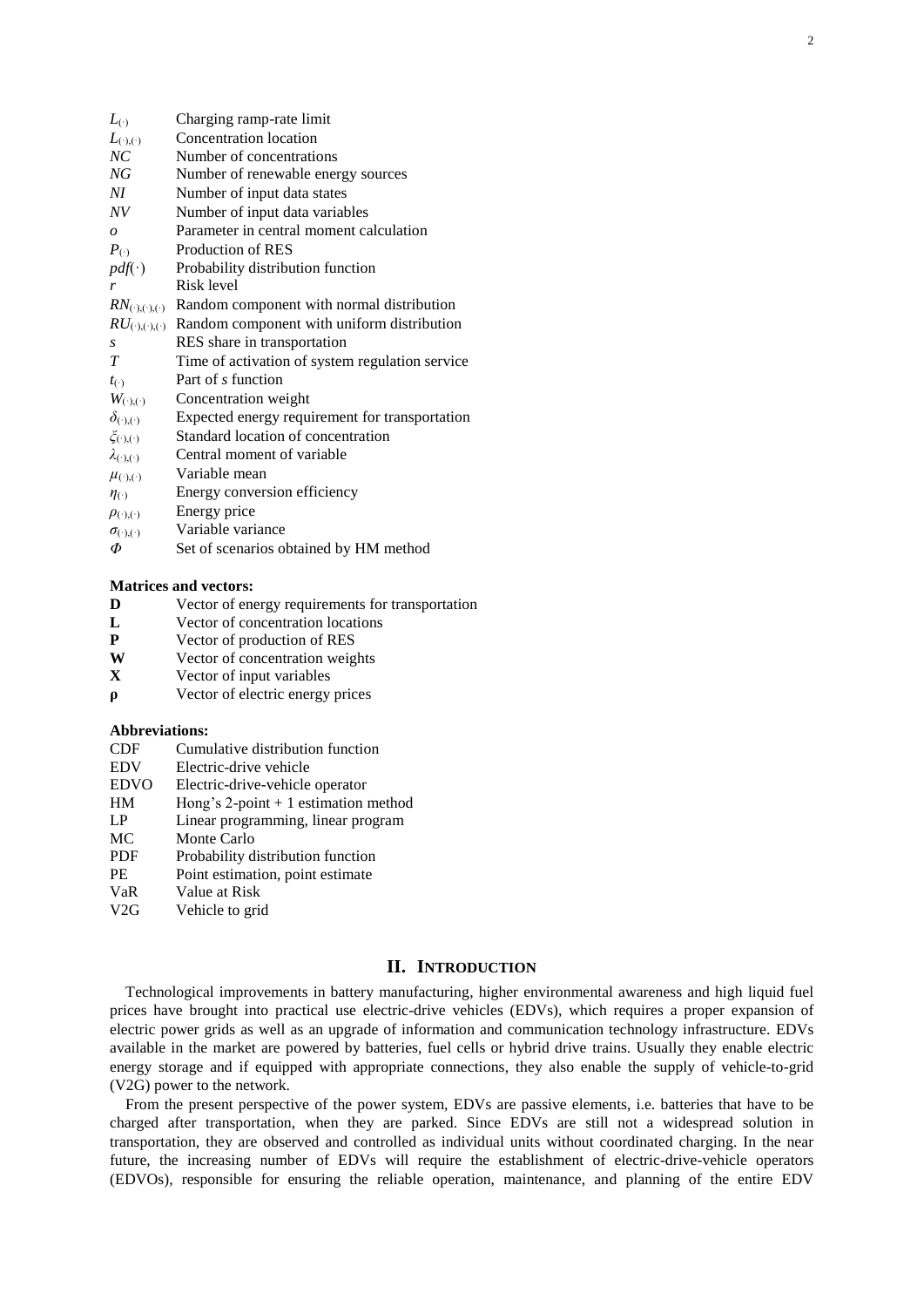infrastructure.

However, in the deregulated environment, EDVOs as regulated utilities will not participate in electric energy retailing. EDVs will present a business opportunity for electric energy suppliers, since available battery capacities of EDVs could be efficiently exploited in electricity markets. Literature has long recognized the role of EDVs in energy markets, [\[1\]](#page-9-0)[-\[6\],](#page-9-1) and in provision of V2G power for different purposes [\[7\],](#page-9-2) [\[8\],](#page-9-3) e.g. frequency regulation, [\[9\]](#page-9-4)[-\[10\],](#page-9-5) unit commitment, [\[12\],](#page-9-6) activation in virtual power plants [\[13\]](#page-9-7) etc.. As reported in [\[1\],](#page-9-0) [\[2\],](#page-9-8) the main idea is to charge EDVs when energy prices are low and sell the energy back to the network when the prices are high. EDVs can also serve as a fast-response capacity reserve in case of an unbalanced power system resulting from generation outages as addressed in [\[1\]](#page-9-0)[-\[4\].](#page-9-9) In addition, EDVs can provide regulating power as an ancillary service in case of deviations from production or consumption plans, [\[5\],](#page-9-10) [\[6\].](#page-9-1) Energy providers are motivated to exploit EDV batteries in the markets for several reasons: (i) extra profits, (ii) affordable lower energy prices for EDV users for transportation due to possible compensation of charging costs with extra profits, (iii) a competitive position among energy providers due to lower prices for EDV users, (iv) a stable portfolio due to satisfied consumers, i.e. EDV users.

To mitigate climate change and reduce dependence on external energy supplies, many countries have adopted policies to increase energy conservation, the share of renewable energy resources (RESs), and the share of combined heat and power, [\[6\].](#page-9-1) As simulated in [\[5\],](#page-9-10) [\[6\],](#page-9-1) a better utilization of RESs is possible with intelligent charging of EDVs resulting in lower  $CO<sub>2</sub>$  emissions. Beside the share increase of RESs, in [\[6\],](#page-9-1) it is reported that EDVs with vehicle to grid (V2G) technology can help to better utilize and stabilize fluctuating, intermitted RESs and to maintain a balance between supply and demand.

Although the energy suppliers are focused in their profits, EDVs that extensively exploit RESs present green transportation technology and could serve as a good promotion of the companies as eco-friendly companies and could help to raise public environmental awareness.

The paper presents the optimization procedure for coordinated charging of EDVs that maximize the use of renewable energy in transportation. Its main advantages comparing to the existing solutions presented in [5], [6] are:

- a clear presentation of the optimization model for EDV charging applying simple linear programming (LP),
- a formation of EDV fleets based on an assessment of driving patterns applying the GAMS/SCENRED tool that performs the scenario reduction method presented in [\[14\],](#page-10-0) [\[15\],](#page-10-1) [\[17\],](#page-10-2)
- consideration of uncertainties of the RES production and the energy price in the market requiring stochastic optimization modeling, and
- an application of a point estimate (PE) procedure for easier assessment of the problem, where Hong's 2point  $+ 1$  estimation method (HM), [\[22\]](#page-10-3)[-\[24\],](#page-10-4) is utilized.

Besides the algorithm, the main purpose of the paper is to show that charging of EDVs with the energy from RESs to a feasible extent could lead to the higher transportation costs since in this case the optimization is not focused on the energy price in the market and the charging cost minimization. Higher transportation costs for EDV users present a tradeoff for the cleaner environment. The assessment of this tradeoff concludes a discussion in the paper. It compares three different possibilities of EDV charging: (**CS1**) passive approach to EDV charging without any charging strategy, i.e. the batteries are charged immediately after transportation, (**CS2**) charging of EDVs that maximizes the share of RESs in transportation, (**CS3**) charging of EDVs with cost minimization as the main goal of energy providers in the competitive market.

It is important to stress that in all case studies it is assumed that EDVs enable battery recharging that can be coordinated and managed by intelligent control schemes. Actual application of the proposed solution would also require appropriate smart metering, communication technology and some additional algorithms engaged on the operational level in order to perform all actions directed by the optimization. Although EDVs with automatic night recharging present a significant share among EDVs in reality, they are not considered in the research since their charging is performed automatically at nights and it is not driven by the optimization.

The rest of the paper is organized as follows: the optimization procedure is presented in Section III with Subsections III.A–III.D describing individual parts of the procedure. Section IV presents and discusses in detail three case studies, i.e. the assessment of possible charging strategies. The conclusion drawn from the study is provided in Section V.

## **III. OPTIMIZATION PROCEDURE**

The optimization procedure proposed in the paper consists of several tasks presented in Figure 1. The initial step is a stochastic assessment of input data: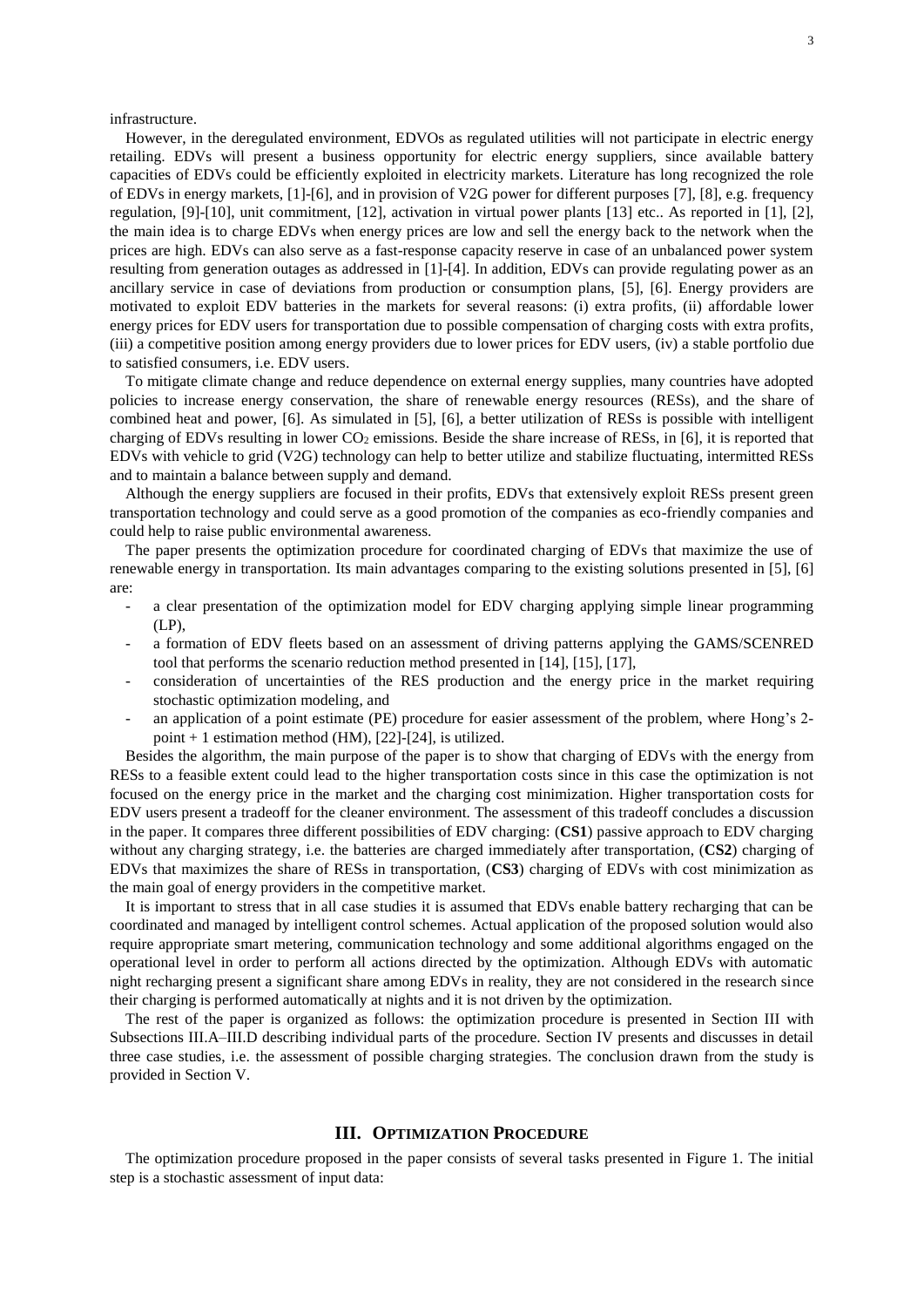- expected electric energy production of RESs,
- purchase prices of energy in the market, and
- energy requirements for transportation of EDVs.

For production of RESs and energy prices, their central moments, i.e. the means and standard deviations, are forecasted by the analysis of the behavior in the past. These central moments are used later in a scenario preparation procedure presented in Subsection III.A, where scenarios with their probabilities are defined applying a PE procedure, i.e. HM method. These scenarios are further considered in the optimization procedure with the algorithm presented in detail in Subsection III.C. It is important to note that for each scenario independent and deterministic optimization is performed.

For the existing EDVs, driving patterns are obtained by the analysis of the past transportation behavior. Otherwise, for new EDVs, the Monte Carlo (MC) simulation is applied in order to produce a set of driving patterns. The procedure is explained in detail in Subsection III.B.

Once the patterns are available, the optimization can be performed. In the real world, the optimization procedure of battery charging would have to be performed for numerous EDVs individually, which is not feasible due to problem complexity, thus the problem is reduced to the level of EDV fleets, [\[3\],](#page-9-11) [\[4\],](#page-9-9) i.e. clusters that merge EDVs with similar driving patterns. The clustering of driving patterns into a predefined number of fleets is outlined in Subsection III.B and the clustering method is explained in detail in [\[14\],](#page-10-0) [\[15\].](#page-10-1)

The data preparation task also involves a definition of EDV technical parameters. They are explained in Subsection III.C, where the optimization algorithm is presented.

The final task of the proposed procedure presented in Subsection III.D is a calculation of prices of energy required by EDV users for transportation based on the charging cost analysis and an assessment of a share of RESs exploited in transportation to a feasible extent. It is expected that exploitation of RESs could lead to the higher transportation costs since in this case the optimization is not focused on the charging cost minimization but on the maximization of RESs in transportation. Higher transportation costs for EDV users present a tradeoff for the cleaner environment.

#### *A. Scenario preparation procedure*

Input data are divided into two groups. The first group consists of the expected electric energy production of RESs and the purchase prices of energy in the market. For this group of input data, the scenario preparation procedure presented in this Subsection is applied. The second group addresses the EDV transportation patterns that are considered in the proposed EDV fleet assessment presented in Subsection III.B.

Considering the RES production and the energy prices from the first group, several uncertainties due to forecast errors call for this problem to be addressed using the stochastic approach. The necessity of this approach is also recognized by [\[8\].](#page-9-3) If a scenario-based solution is applied, a set of scenarios has to be prepared for the optimization procedure presented in Subsection III.C. The simplest solution would be applying the MC simulation of all input data resulting in *NINV* scenarios, where *NV* represents the number of stochastic input data variables and *NI* is the number of input data states. Due to numerous scenarios, the optimization process would be time consuming and its application in the real world would be questionable. The results have to be calculated quickly since the energy for transportation has to be purchased in the day-ahead market according to the chosen charging strategy.

Thus, the acceptable solution is to step into the optimization with a completely different approach that is based on the application of the PE method. Instead of analyzing numerous combinations of different states of input variables it is possible to systematically define only few states of input data variables, i.e. points, and perform the optimization and assess the output variables. The number of calculations performed is smaller, but a reasonably good approximation of the original system is still retained. For this task, several different PE methods, [\[20\]](#page-10-5)[-\[24\],](#page-10-4) are available. They have been successfully applied in several engineering problems, such as a calculation of probabilistic power flows, [\[23\],](#page-10-6) and energy price[s \[24\].](#page-10-4)

Referenced methods in [\[20\]](#page-10-5)[-\[24\]](#page-10-4) apply different concentration schemes. The most widely used form of PE method employs "two points" scheme, [\[25\],](#page-10-7) meaning that for each input variable two states are considered in the estimation procedure. In this paper, the HM method that applies "two points plus one" scheme is proposed, since it is reported in [\[22\]](#page-10-3)[-\[24\]](#page-10-4) as the most appropriate method when dealing with normal distributions and since it efficiently speeds up the calculation. The goal of this method is to estimate a PDF of output variables by using the statistical information provided by the first few statistical central moments of input variables, i.e. the mean, the variance (standard deviation), the skewness, and the kurtosis. The first two moments provide information on the location and dispersion of a distribution. Skewness and kurtosis are the higher order central moments that provide information on the shape of a distribution, i.e. the symmetry of the shape and the flatness or peakedness of a distribution.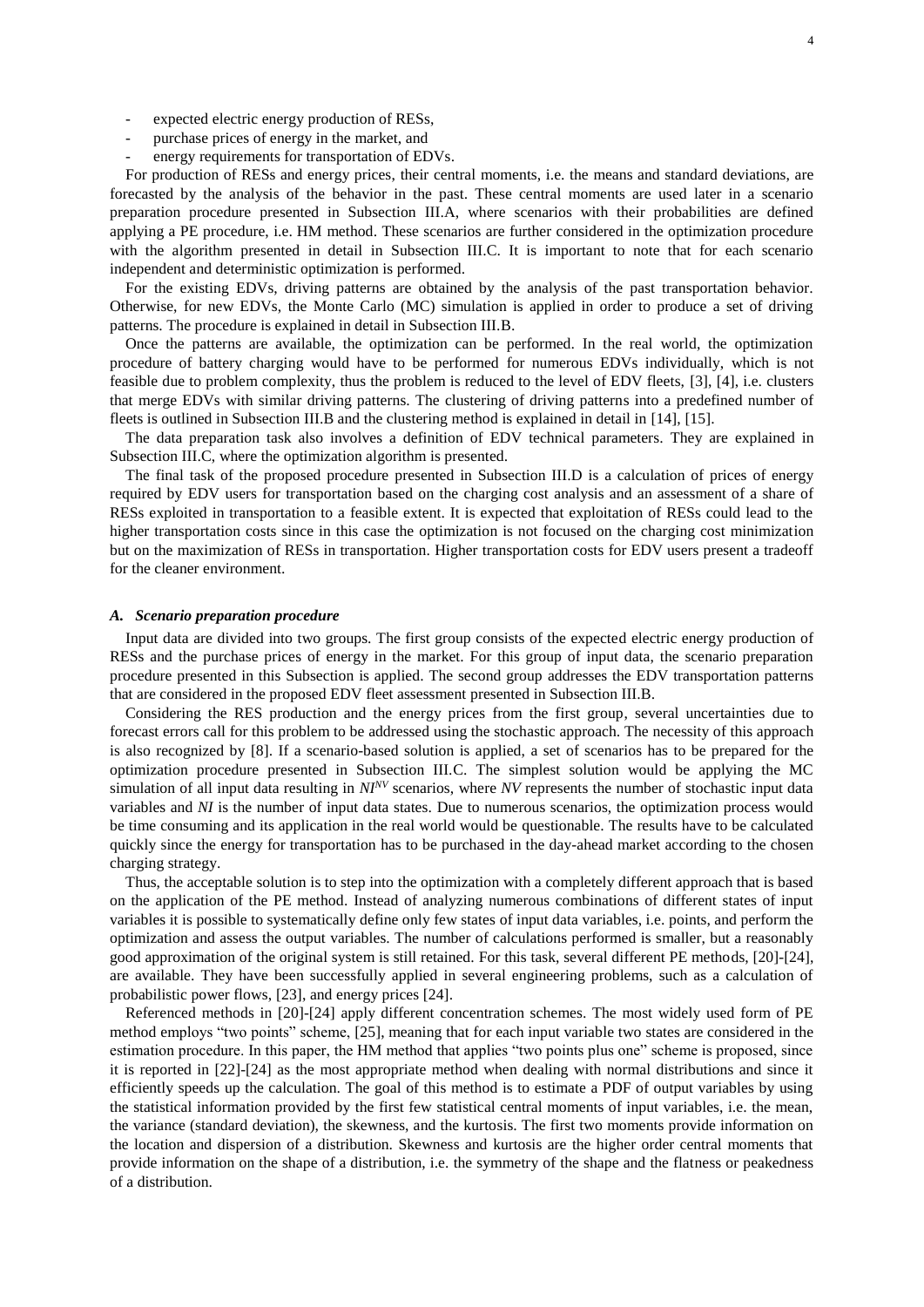$$
\mathbf{X} = [\mathbf{P}_1, \mathbf{P}_2, \dots, \mathbf{P}_r, \dots, \mathbf{P}_{NG}, \mathbf{p}],
$$
\n(1)

where  $P_r = [P_{r,1}, P_{r,2}, ..., P_{r,h}, ..., P_{r,H}]$ <sup>T</sup> is the vector of hourly productions of RES *r*, and  $\mathbf{p} = [\rho_1, \rho_2, \dots, \rho_h, \dots, \rho_H]$ <sup>T</sup> is the vector of hourly purchase energy prices in the observed period with *H* hours. For each input variable only *NC* data states, named concentrations, are needed for the optimization process. The g-th concentration,  $g \in \{1, ..., NC\}$ , of the variable  $X_n$ ,  $(L_{n,g}, W_{n,g})$ ,  $n \in \{1, ..., NV\}$ , consists of the location  $L_{n,g}$ and the weight  $W_{n,g}$ . The location is the value of the input variable at which the output variables are evaluated in the optimization process. The weight is a weighting factor which accounts for the relative importance of this evaluation in the output random variables. [Figure](#page-12-0) 2 presents the concentrations of the variable  $X_n$  on the x axis and the obtained output random variables  $Y_{(·)}$  with corresponding weights on the y axis.

As explained in [\[22\],](#page-10-3) [\[23\],](#page-10-6) if the HM method is applied, *NC* is equal to 3 and the locations for the variable  $X<sub>n</sub>$ are calculated applying:

$$
L_{n,g} = \mu_{x,n} + \xi_{n,g} \cdot \sigma_{x,n} \qquad \forall g = 1, 2, 3,
$$
 (2)

where  $\mu_{x,n}$  and  $\sigma_{x,n}$  present the mean and standard deviation of the variable  $X_n$ . Symbol  $\zeta_{n,g}$  presents the standard location of *g*-th concentration of the variable *Xn*. These standard locations are obtained by solving the nonlinear system of equations as proposed in [\[22\]](#page-10-3) and [\[23\]](#page-10-6) and are calculated as:

$$
\xi_{n,3} = 0,\tag{3}
$$

$$
\xi_{n,g} = \frac{\lambda_{n,3}}{2} + (-1)^{3-g} \sqrt{\lambda_{n,4} - \frac{3}{4} \lambda_{n,3}^2} \qquad \forall g = 1, 2,
$$
\n(4)

where  $\lambda_{n,3}$  and  $\lambda_{n,4}$  present the skewness and the kurtosis of the variable  $X_n$ . Since  $\zeta_{n,3}$  is equal to zero, the location  $L_{n,3}$  is equal to  $\mu_{x,n}$ .

The weights of all three concentrations of the variable  $X_n$  are calculated as:

$$
W_{n,g} = \frac{(-1)^{3-g}}{\xi_{n,g}\left(\xi_{n,1} - \xi_{n,2}\right)} \qquad \forall g = 1, 2,
$$
\n(5)

$$
W_{n,3} = \frac{1}{a} - \frac{1}{\lambda_{n,4} - \lambda_{n,3}^2} \,. \tag{6}
$$

Once the concentrations, i.e. locations and weights, of all  $NV = 3H$  input variables are calculated, the optimization process is performed for the set of all *NV* points that is formed throughout the input variables and locations as:

$$
\Phi = \begin{cases}\n\left(L_{1,1}, \mu_{x,2}, \mu_{x,3}, \dots, \mu_{x,n}, \dots, \mu_{x,NV-2}, \mu_{x,NV-1}, \mu_{x,NV}\right) \\
\left(L_{1,2}, \mu_{x,2}, \mu_{x,3}, \dots, \mu_{x,n}, \dots, \mu_{x,NV-2}, \mu_{x,NV-1}, \mu_{x,NV}\right) \\
\left(\mu_{x,1}, \mu_{x,2}, \mu_{x,3}, \dots, \mu_{x,n}, \dots, \mu_{x,NV-2}, \mu_{x,NV-1}, \mu_{x,NV}\right) \\
\vdots \\
\left(\mu_{x,1}, \mu_{x,2}, \mu_{x,3}, \dots, L_{n,1}, \dots, \mu_{x,NV-2}, \mu_{x,NV-1}, \mu_{x,NV}\right) \\
\left(\mu_{x,1}, \mu_{x,2}, \mu_{x,3}, \dots, L_{n,2}, \dots, \mu_{x,NV-2}, \mu_{x,NV-1}, \mu_{x,NV}\right) \\
\left(\mu_{x,1}, \mu_{x,2}, \mu_{x,3}, \dots, \mu_{x,n}, \dots, \mu_{x,NV-2}, \mu_{x,NV-1}, \mu_{x,NV}\right) \\
\vdots \\
\left(\mu_{x,1}, \mu_{x,2}, \mu_{x,3}, \dots, \mu_{x,n}, \dots, \mu_{x,NV-2}, \mu_{x,NV-1}, L_{NV,1}\right) \\
\left(\mu_{x,1}, \mu_{x,2}, \mu_{x,3}, \dots, \mu_{x,n}, \dots, \mu_{x,NV-2}, \mu_{x,NV-1}, L_{NV,2}\right) \\
\left(\mu_{x,1}, \mu_{x,2}, \mu_{x,3}, \dots, \mu_{x,n}, \dots, \mu_{x,NV-2}, \mu_{x,NV-1}, L_{NV,2}\right)\n\end{cases}
$$
\n(7)

Each point consists of one location of a certain input variable and the mean of the remaining *NV* - 1 input variables. It is important to note that *NV* points within the set  $\Phi$  are identical, thus, in the optimization process, actually only one point out of these points has to be considered resulting in total  $2\cdot NV + 1$  calculations. The weight of this specific point is calculated as:

$$
W_0 = \sum_{n=1}^{NV} W_{n,3} = 1 - \sum_{n=1}^{NV} \frac{1}{\lambda_{n,4} - \lambda_{n,3}^2} \,. \tag{8}
$$

From a mathematical point of view, the applied  $2 \cdot NV + 1$  scheme is understood as a simplified version of the 3·*NV* scheme. However, it can be recognized as a full 2·*NV* scheme with one additional location defined by the mean of all input random variables. When *NC*·*NV* schemes are addressed, [\[23\]](#page-10-6) and [\[25\]](#page-10-7) that also considers PE methods point out a drawback of all *NC*·*NV* schemes, where the standard locations depend on the number of input random variables and consequently may take the values beyond their definition limits. This paper does not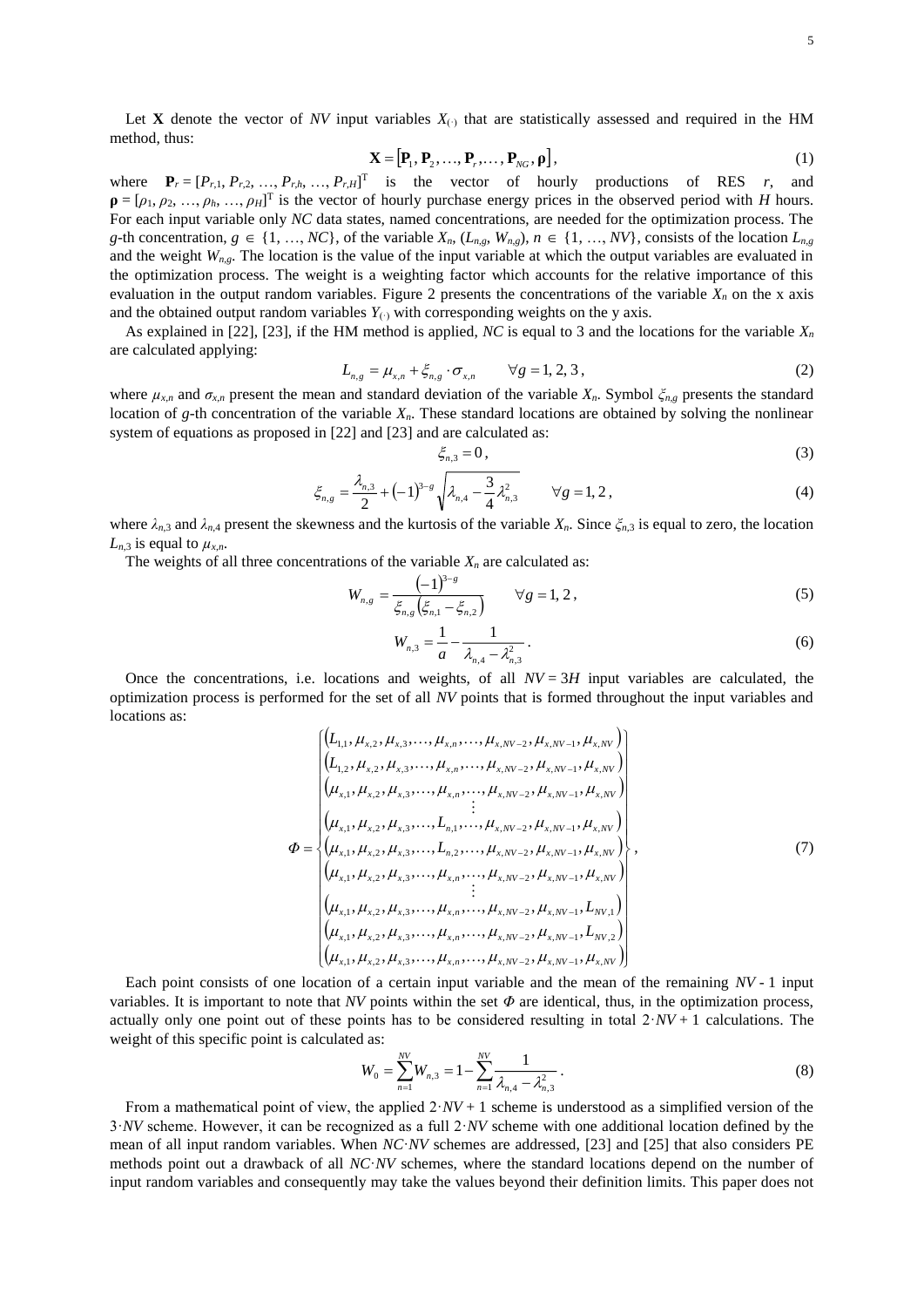address this drawback exhaustively since in [\[23\]](#page-10-6) it is showed that the  $2\cdot NV + 1$  scheme is able to overcome it efficiently.

For each point from the set  $\Phi$  in a combination with the hourly energy requirements of EDV fleet,  $\mathbf{D} = [D_1, D_2, ..., D_h, ..., D_H]^T$ , a deterministic optimization is run and the concentrations of *F* output variables  $Y_{(.)}$ are obtained resulting in the final, estimated PDFs of output variables [Figure](#page-12-0) 2.

The raw moments for each variable  $Y_m$ ,  $m \in \{1, ..., F\}$ , are calculated applying:

$$
E(Y_m^o) \approx \sum_{n=1}^{NV} \sum_{g=1}^{NC} W_{n,g} \cdot (Y_m(n,g))^o \qquad \forall o = 1, 2.
$$
 (9)

The algorithm ends when all  $2\cdot NV + 1$  concentrations of all *F* output variables are taken into account. Finally, the estimated raw moments of the output random variables are used to compute the desired statistical information. For the variable  $Y_m$  the mean and standard deviation are calculated as:

$$
\mu_{y,m} = E(Y_m),\tag{10}
$$

$$
\sigma_{y,m} = \sqrt{E(Y_m^2) - \mu_{y,m}^2} \ . \tag{11}
$$

These central moments enable a representation of output variables with PDFs and CDFs. In the results in Figures 8 and 9, the price for transportation of EVDs, *c*, and the share of RESs in transportation, *s*, are assessed in this manner.

The advantage of the proposed usage of the HM method is reflected in the fact that the total number of required calculations is equal to  $2\cdot NV + 1$  that is considerably less than  $N<sub>I</sub><sup>N<sub>V</sub></sup>$  obtained by the Monte Carlo simulation.

It should be pointed out that the HM method can also be applied to near to normal or non-normal distributions, if the final approximation error is acceptable. Otherwise some higher-order estimation method, [\[22\]-](#page-10-3)[\[24\],](#page-10-4) should be applied to improve the precision, but the number of scenarios would increase requiring longer calculation time.

### *B. Driving pattern and EDV fleet assessment*

The second group of input data consists of the EDV driving patterns. For new EDVs with no history a stochastic formulation and the MC simulation is proposed to generate a set of possible driving patterns. For this task, the most expected driving patterns,  $\delta_{(\cdot),(\cdot)}$ , have to be defined initially applying some forecasting of EDV behaviour. Due to uncertainties, a stochastic formulation includes two random components, i.e. *RU*(·),(·),(·) with uniform distribution and  $RN_{(1,1,1)}$ , with normal distribution. The random trajectory of the energy required for the transportation of EDV *v*, in hour *h*, in scenario *s*,  $d_{v,h,s}$ , is obtained as:

$$
d_{\nu,h,s} = \left(\delta_{\nu,h} + RU_{\nu,h,s}\right) \cdot \left(1 + RN_{\nu,h,s}\right). \tag{12}
$$

The random component with uniform distribution,  $RU_{v,h,s}$ , is required, since it allows for the possibility that EDV *v* is used in hour *h* although  $\delta_{v,h} = 0$  is expected and most probable. For the random component with normal distribution,  $RN_{v,h,s}$ , the mean value and standard deviation are defined according to the expectations. If the formulation in (1) is not appropriate, some other distribution function that is expected to better describe the behavior of EDVs can be applied in the MC simulation.

It is important to note, that the central moments of expected behavior of the energy needs of new EDVs could be directly defined from the applied distributions, but these moments are actually not required since the EDV fleet assessment as the next stage in the procedure requires scenarios and does not work with central moments. Thus the MC simulation is proposed to be performed in order to obtain required scenarios.

Instead of an ordinary MC simulation method, a low discrepancy MC simulation method (lattice) is applied in order to accelerate the convergence, which is discussed in detail in [\[17\],](#page-10-2) [\[18\],](#page-10-8) [\[19\].](#page-10-9) For instance, [Figure](#page-12-1) 3 presents a probabilistic forecast of hourly energy needs of EDV  $\nu$  for transportation,  $d_{\nu,(.)}$ , with the forecast intervals. Obtained stochastic scenarios of driving patterns are further considered in the EDV fleet assessment.

For the existing EDVs, it can be assumed that the future energy needs for transportation will follow the needs from the past. Thus, only the driving patterns in the past with no additional analysis have to be concerned in the EDV fleet assessment.

In real world applications of EDV charging management, an enormous changing set of EDVs has to be addressed, thus it is impossible to perform the optimization procedure efficiently for each EDV. Thus the proposed solution merges EDVs with similar driving patterns into fleets, which are further assessed in the optimization. In this way, the procedure is not directly affected by the changing number of EDVs in operation. The newcomers are included in the appropriate fleet according their driving patterns.

Once the optimization is preformed, additional coordination of charging processes among EDVs in a certain fleet is necessary. Appropriate smart metering, communication technology and control schemes with some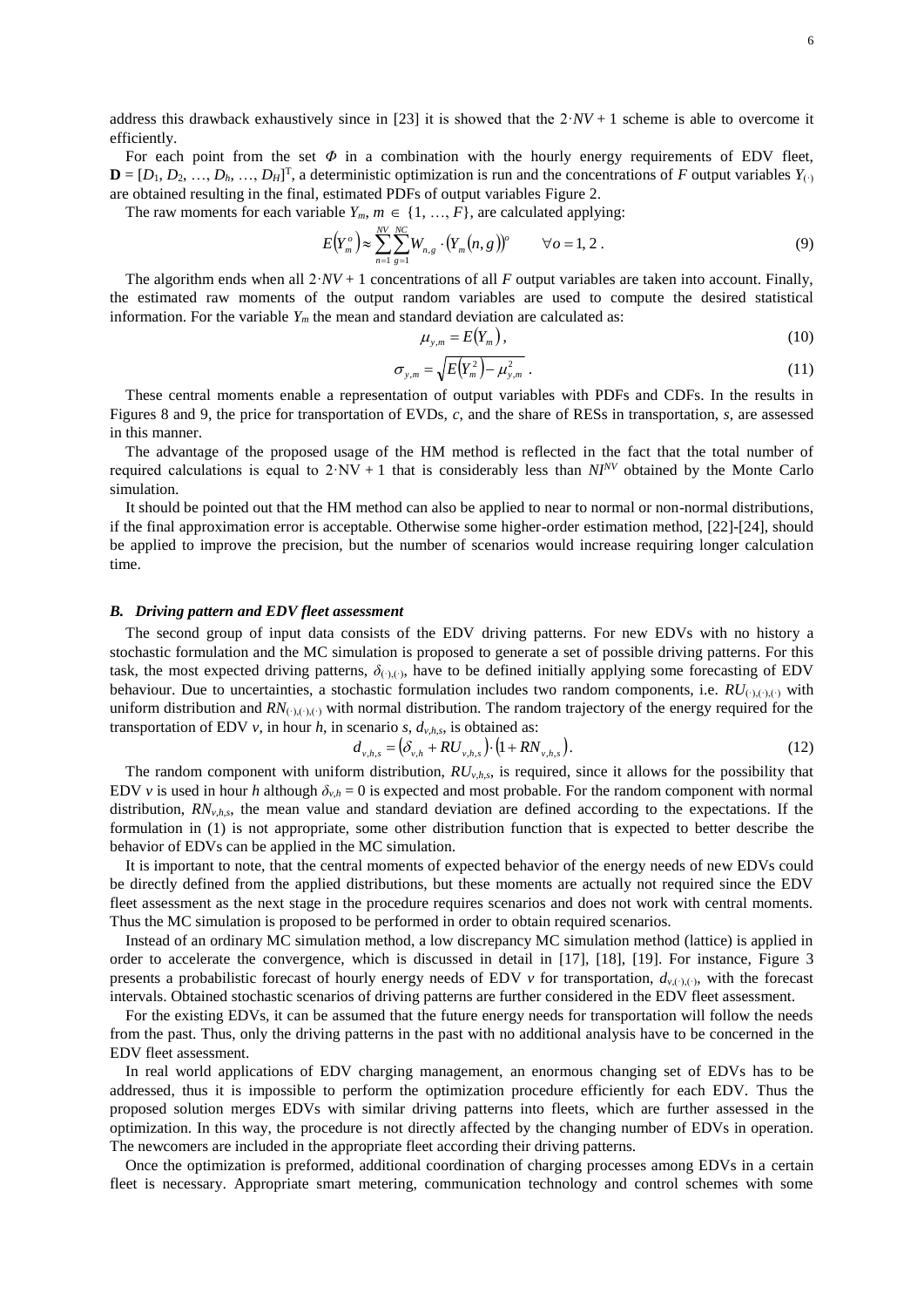additional local algorithms are required in order to perform all actions directed by the optimization.

Allocation of the EDV driving patterns into a predefined number of fleets is performed with the GAMS/SCENRED tool that applies the scenario reduction method described in [\[14\],](#page-10-0) [\[15\],](#page-10-1) [\[17\],](#page-10-2) which is based on the likelihood estimation, [Figure](#page-13-0) 4. Since the algorithms applied in this tool are scenario-based algorithms, the driving patterns are considered as stochastic scenarios and the fleets as a scenario subset of prescribed cardinality or accuracy. In the process, new probabilities to the preserved scenarios are assigned such that the corresponding reduced probability measure is the closest to the original measure in terms of a certain probability distance between them. The probability distance trades off scenario probabilities and distances of scenario values. In the context of stochastic power management models, the Kantorovich distance of (multivariate) probability distributions is used.

Two conceptual strategies are applied here. In the first one called backward reduction, the optimal deletion of a single scenario is repeated recursively until a prescribed number of scenarios is deleted. The second strategy is appropriate if the number of preserved scenarios is small (strong reduction). The optimal selection of a single scenario is repeated recursively until a prescribed number of preserved scenarios is selected. This strategy provides the basic concept of a second conceptual algorithm called forward selection. Both concepts are explained in detail in [\[14\],](#page-10-0) [\[15\].](#page-10-1)

Once the fleets are defined, the optimization procedure is applied as presented in Subsection III.C.

## *C. Optimization of EDV fleet charging*

EDVs require reliable supply with electric energy in order to ensure reliable transportation. Besides this requirement, it is possible to optimize the battery charging in the way that would minimize the charging costs and ensure the lowest prices for EDV users which is of crucial importance in the market environment. Another possibility is to charge the batteries in the way the impact on the environment would be minimal. This goal is achieved if RESs are utilized to a feasible extent.

The optimization model presented in the paper is formulated as a linear program (LP) and enables both possibilities by setting the optimization parameters  $K_{(·)}$  in the objective function *J* properly:

$$
Min\left\{J = \sum_{h=1}^{H} \sum_{p=1}^{h-1} \left( (x_{h,p} - b_{h,p}) \cdot \left( K_{\rho} \rho_{p} - \sum_{r=1}^{NG} K_{r} P_{r,p} \right) \right) \right\},
$$
\n(13)

where symbol  $x_{h,p}$  presents the purchased and charged energy at hour  $p$ , required for the transportation of EDVs in hour *h*, and symbol  $b_{h,p}$  presents the already available energy in the batteries of EDVs that is used in hour *h* substituting the energy that should be purchased in hour *p* for the needs in hour *h*,  $x_{h,p}$ , if there would be no accumulated energy in the batteries. Since there is no need to purchase the energy in the market in hour *p* due to adequate stored energy quantities, the charging costs are reduced. Symbol *H* presents the number of hours in the assessed time period. The production of RES *r* in hour *p* among *NG* RESs is denoted by  $P_{r,p}$  and symbol  $\rho_p$ presents the purchase energy price in the market in hour  $p$ . Symbols  $K_p$  and  $K_r$  present the optimization parameters that regulate the objective function *J*:

**CS3**: if parameters are set to  $K_p = 1$  and  $K_r = 0$ , the objective is to minimize the charging costs,

**CS2:** if parameters are set to  $K_p = 0$  and  $K_r = 1$ , the objective is to maximize the RES exploitation.

The optimization constraints are:

$$
\sum_{p=1}^{h-1} x_{h,p} \eta - \sum_{p=1}^{h-1} b_{h,p} \eta = D_h \qquad \forall h = 1, \cdots, H,
$$
\n(14)

$$
\sum_{h=1}^{H} \sum_{p=1}^{h-1} b_{h,p} \eta = E , \qquad (15)
$$

$$
0 \leq \sum_{h=p+1}^{H} x_{h,p} \eta \leq C_p - \sum_{i=1}^{p-1} \sum_{h=1}^{i-1} x_{h,i} \eta + \sum_{i=1}^{p-1} D_i - E + \sum_{i=1}^{p-1} \sum_{h=1}^{i-1} b_{h,i} \eta \qquad \forall p=1,\cdots,H,
$$
\n(16)

$$
0 \le \sum_{h=p+1}^{H} x_{h,p} \eta \le L_p C_p \qquad \forall p=1,\cdots,H,
$$
\n(17)

$$
x_{h,p} \ge 0 \qquad \forall h = 2, \cdots, H, \forall p = 1, \cdots, h-1,
$$
\n
$$
(18)
$$

$$
x_{h,p} = 0 \qquad \forall h = 1, \cdots, H, \forall p = h, \cdots, H,
$$
\n
$$
(19)
$$

$$
b_{h,p} \ge 0 \qquad \forall h = 1, \forall p = 1,
$$
\n<sup>(20)</sup>

$$
b_{h,p} = 0 \qquad \forall h = 1, \forall p = h+1, \cdots, H,
$$
\n
$$
(21)
$$

$$
b_{h,p} \ge 0 \qquad \forall h = 2, \cdots, H, \forall p = 1, \cdots, h-1,
$$
\n
$$
(22)
$$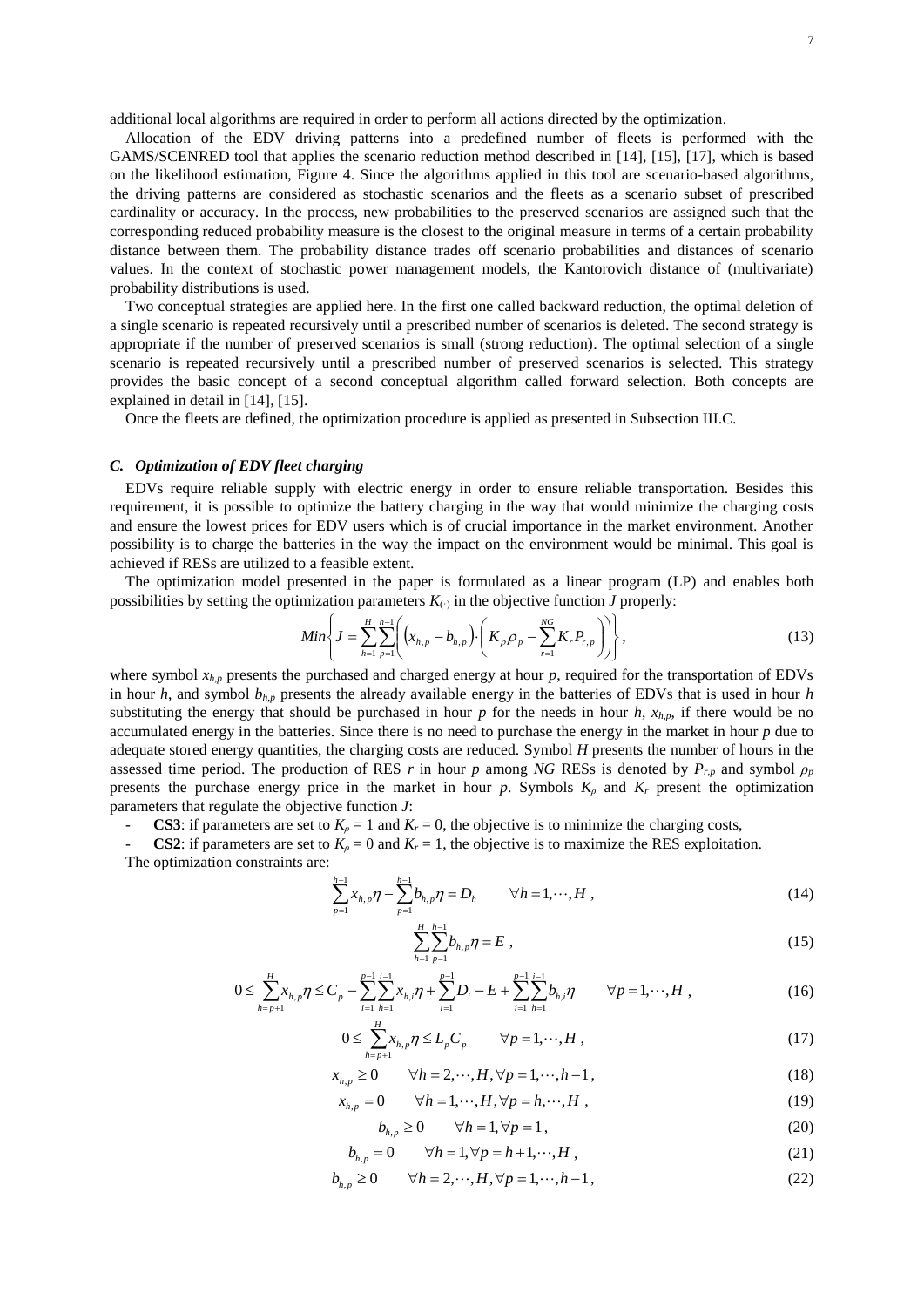$$
b_{h,p} = 0 \qquad \forall h = 2,\cdots,H, \forall p = h,\cdots,H \; . \tag{23}
$$

The equality constraint (14) stands for the energy requirement for transportation of EDVs in hour  $h$ ,  $D_h$ , in order to ensure reliable energy supply to EDV users. In the initial stage, a certain amount of energy, *E*, in the equality constraint (15) is already available in the batteries and can be used when most appropriate. Symbol *η* presents the charging efficiency of EDVs. The right-hand side of constraint (16) presents the available battery capacity of EDVs in hour *p* for charging  $x_{h,p}$ . The total battery capacity of EDVs in hour *p*,  $C_p$ , decreases by the amount of energy in the battery in the initial stage, *E*, and for purchased and charged energy in hours  $i \in \{1, ..., p\cdot1\}$  prior to hour *p*,  $x_{h,i}$ . Energy discharged from the battery in hours  $i \in \{1, ..., p\cdot1\}$  before hour *p*,  $b_{h,i}$ , and  $D_i$ , increase the available battery capacity in hour *p*. Constraint (17) introduces the charging-speed limitation with the charging ramp-rate limit of EDVs in hour *p Lp*. Constraints (18)–(23) present limitations of all applied variables. For example, constraints (18) and (19) ensure that *xh*,*<sup>p</sup>* can be bought and charged only in hours  $p \in \{1, ..., h\}$  prior to hour *h*, when it is consumed.

It is important to note that the optimization is deterministically performed for each EDV fleet and each point from the set  $\Phi$  in (7), thus  $2\cdot NV + 1$  calculations are performed for each EDV fleet. Calculated central moments in (10) and (11) are convenient for a presentation of the results with PDFs and CDFs.

### *D. Risk-based energy price offers for EDV users and RES shares in transportation*

In the market, each energy supplier has to provide offers to EDV users for the energy required for transportation, since EDV users do not autonomously purchase the energy in the market due to high exposure to the risks, e.g. the price volatility. More convenient is to be supplied by the energy supplier who purchases the energy in the market for all its customers and appropriately manages the risks. Also EDV users expect to have a flat rate in a certain time frame, a constant price for the energy required for transportation that does not change hourly. If the goal of the energy supplier is to provide the most competitive offers, SC3 in [Figure](#page-12-2) 1 has to be applied in the proposed optimization since the charging costs are minimized resulting in the lowest energy prices to users of EDVs, *c*. If it is presumed that the price *c* covers only the total costs *J*, it is calculated as:

$$
c = \frac{J}{f \sum_{h=1}^{H} l_h},\tag{24}
$$

where  $l_h$  is the expected driving distance of EDVs in hour *h* directly obtained from the energy requirement for transportation  $D_h$  taking into consideration the energy-distance conversion factor *e*, thus  $l_h = e \cdot D_h$ . Symbol *f* in (24) presents the number of EDVs in a fleet. The price *c* in (24) should assure sufficient revenue to the energy supplier at least for covering the expected costs of transportation.

Another goal of the energy supplier could also be a promotion of green transportation achieved by maximal possible exploitation of RESs for battery charging. In this case, the share of RESs in the charged energy that is required for transportation, *s*, can be used as a measure of the environmental acceptance of transportation with EDVs. This measure is calculated as:

$$
s = \frac{\sum_{p=1}^{H} t_p \sum_{r=1}^{NG} P_{r,p}}{\sum_{p=1}^{H} \sum_{h=p+1}^{H} x_{h,p}} \cdot 100\% \tag{25}
$$

where:

$$
t_{p} = \begin{cases} \sum_{h=p+1}^{H} x_{h,p} & \text{if } \sum_{h=p+1}^{H} x_{h,p} \leq \sum_{r=1}^{NG} P_{r,p} \\ \sum_{r=1}^{NG} P_{r,p} & \text{if } \sum_{h=p+1}^{H} x_{h,p} > \sum_{r=1}^{NG} P_{r,p} \\ 1 & \text{if } \sum_{h=p+1}^{H} x_{h,p} > \sum_{r=1}^{NG} P_{r,p} \end{cases}
$$
(26)

Since the problem is of a stochastic nature, price *c* in (24) can be depicted by a normal PDF. [Figure](#page-13-1) 5 presents PDFs of price *c* for all three cases in the optimization procedure presented in Figure 1. The costs and consequently the price are the lowest in CS3, since the charging costs are minimized. Similar conclusions can be drawn about the RES share since it can also be presented by PDF and compared among case studies.

Finally, the energy supplier should offer only one price for the energy required for transportation of EDV users in each fleet,  $c^*$ . The price is set according to the company's risk policy and its acceptable level of risk,  $r \in (0, 1)$ , under which the selected price,  $c^*$ , does not ensure the coverage of the total costs *J*. The offered price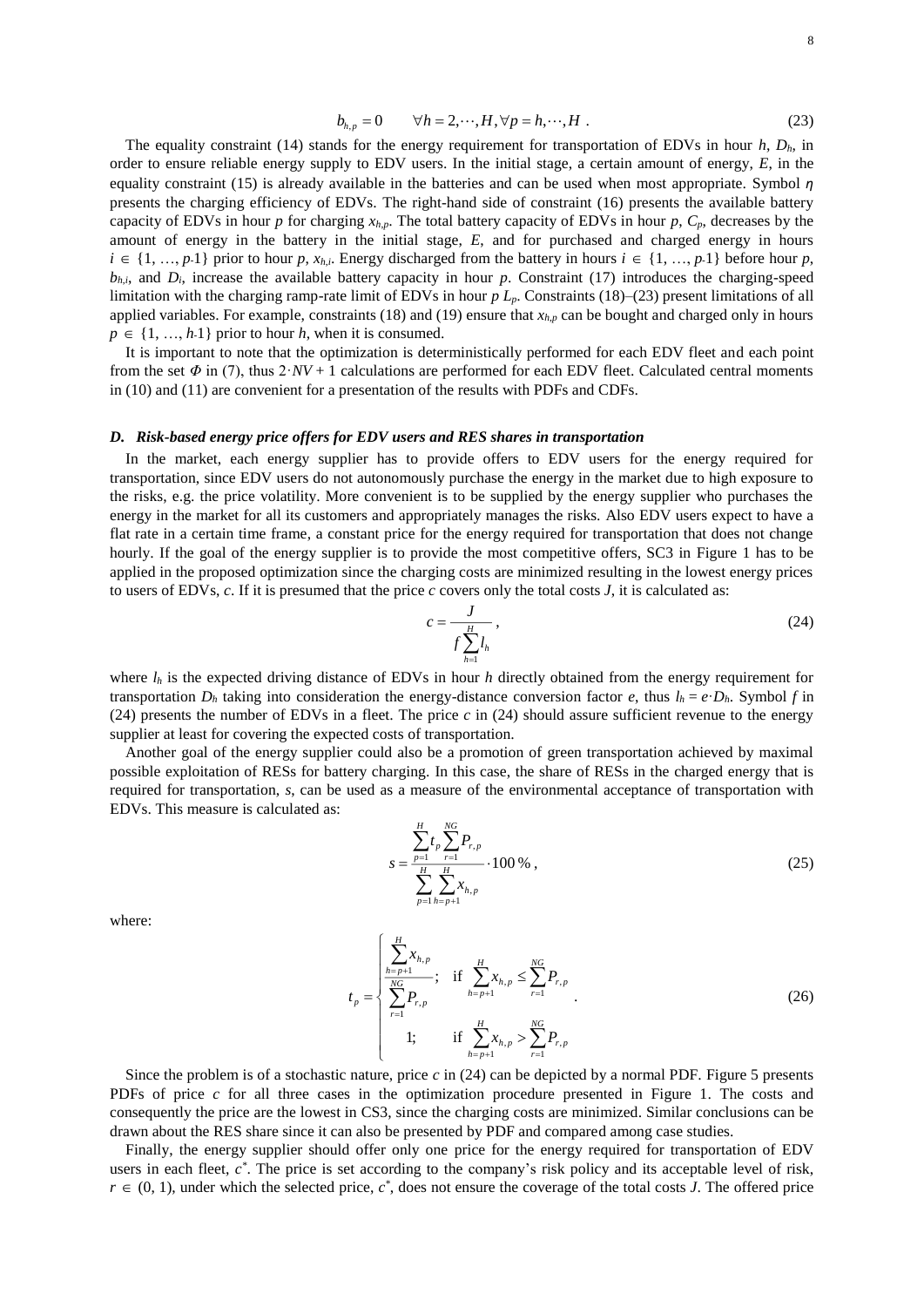to EDV users is calculated from:

$$
1 - r = \int_{-\infty}^{c} pdf(c) \, dc \tag{27}
$$

where 1 *- r* presents VaR index commonly used in financial risk management. Function in (27) takes the form of CDF as presented in [Figure](#page-13-2) 6. It is clearly shown that at the same risk level  $r$  the price  $c^*$  is the lowest in case C<sub>S</sub>3.

It should be mentioned that the proposed optimization is performed on the fleets' level and the obtained results should actually be followed and realized by EDVs, thus an appropriate coordination scheme for EDVs within the fleets has to be implemented. It is assumed that the coordination among EDVs and control are properly performed on the operational level.

### **IV. CASE STUDIES**

The proposed optimization method is tested in three case studies, Figure 1: (**CS1**) charging of EDVs without any charging strategy, i.e. charging immediately after transportation, (**CS2**) charging of EDVs that maximizes the share of RESs in transportation, and (**CS3**) charging of EDVs with cost minimization resulting in minimal prices for EDV users. Although EDVs with automatic night recharging are very common in reality, they are not considered in these case studies since their charging is performed automatically and it is not controlled by the optimization. In all cases, 24 hours of the next day are chosen as a test time frame for which the prices for energy required for transportation and the RES shares in transportation are assessed.

In all cases, a set of ten new EDVs with daily driving patterns  $\delta_{(\cdot)}(.)$ , presented in Table 1, are considered. The energy-distance conversion factor *e* of 6 km/kWh is presumed for all EDVs. Due to behavior uncertainties, 1,000 scenarios are created for each driving pattern with the MC simulation, resulting in a total of 10,000 scenarios. The settings of random components with uniform and normal distributions,  $RU_{(\cdot),(\cdot),(\cdot)}$  and  $RN_{(\cdot),(\cdot),(\cdot)}$ , are presented in Table 2. Other parameters of EDVs used in case studies are presented in Table 3. Each EDV battery has a capacity of 25 kWh and has 3 kWh of stored energy available for use. Energy is charged with 90 % efficiency. Charging speed is limited to 50 % of the total capacity per hour, meaning that the empty batteries are fully charged in two hours.

Instead of optimizing 10,000 driving patterns, their clustering into three EDV fleets is proposed and applied by the GAMS/SCENRED tool with incorporated the scenario reduction method presented in [\[14\],](#page-10-0) [\[15\],](#page-10-1) [\[17\].](#page-10-2) The resulting driving patterns of fleets are presented in [Figure](#page-13-3) 7 together with allocated numbers of scenarios. These numbers should be understood as the number of EDVs making up fleets.

Table 4 presents the central moments of the energy produced by photovoltaic power plants and wind power plants. This energy is available for EDVs and it can be purchased in the market at hourly market prices,  $\rho_{(.)}$ , which are stochastically modeled, since they cannot be precisely forecasted due to uncertainties. Table 4 provides in the last two columns the central moments of the purchase prices.

The proposed optimization procedure results in energy prices for EDV transportation presented in [Figure](#page-14-0) 8 as PDFs for all EDV fleets and all case studies. It shows that the prices are the highest in CS1, where no optimization is applied. If the charging costs are minimized as in CS3 the prices are efficiently reduced. CS2 results in the average prices since the focus is moved from cost minimization to maximization of renewable energy exploitation in transportation. [Figure](#page-14-1) 9 presents the results from the aspect of the RES exploitation. The highest shares are obtained in CS3 since the RES exploitation is maximized to the limit.

Table 5 presents the final EDV prices,  $c^*$ , at the risk level  $r = 0.5$ , i.e. the mean values, and the price reductions in CS2 and CS3 that range between 24.1 % and 47.8 %. Table 6 presents the mean values of the RES shares in transportation for each fleet in each case study. To raise the purpose of the proposed optimization method, Table 6 shows the share increases among case studies according the worst case study. For example, the RES share for fleet 1 in CS2 is increased for 30.06 % according to the share in CS1 that is the worst case study for that fleet with the lowest RES share.

To show the effectiveness of the HM method, the results obtained with this method are compared with the results obtained with the MC simulation. For this purpose, the input data in Table 4 are presented by 1,000 scenarios that require 1,000 calculations. Since the HM method requires only  $2\cdot NV + 1 = 2\cdot3\cdot24 + 1 = 145$ calculations, it is, in these case studies, approximately seven times faster than the MC simulation, but the question is whether the error made in the HM estimation procedure is acceptable. The incurred errors (in %) of the PDF mean (in EUR/1000 km) as well as standard deviations for all fleets and all scenarios are presented in Table 7. The average error for the mean is -0.39 % and for the standard deviation -3.89 %.

The accuracy of the proposed solution is additionally assessed in the calculation of energy prices for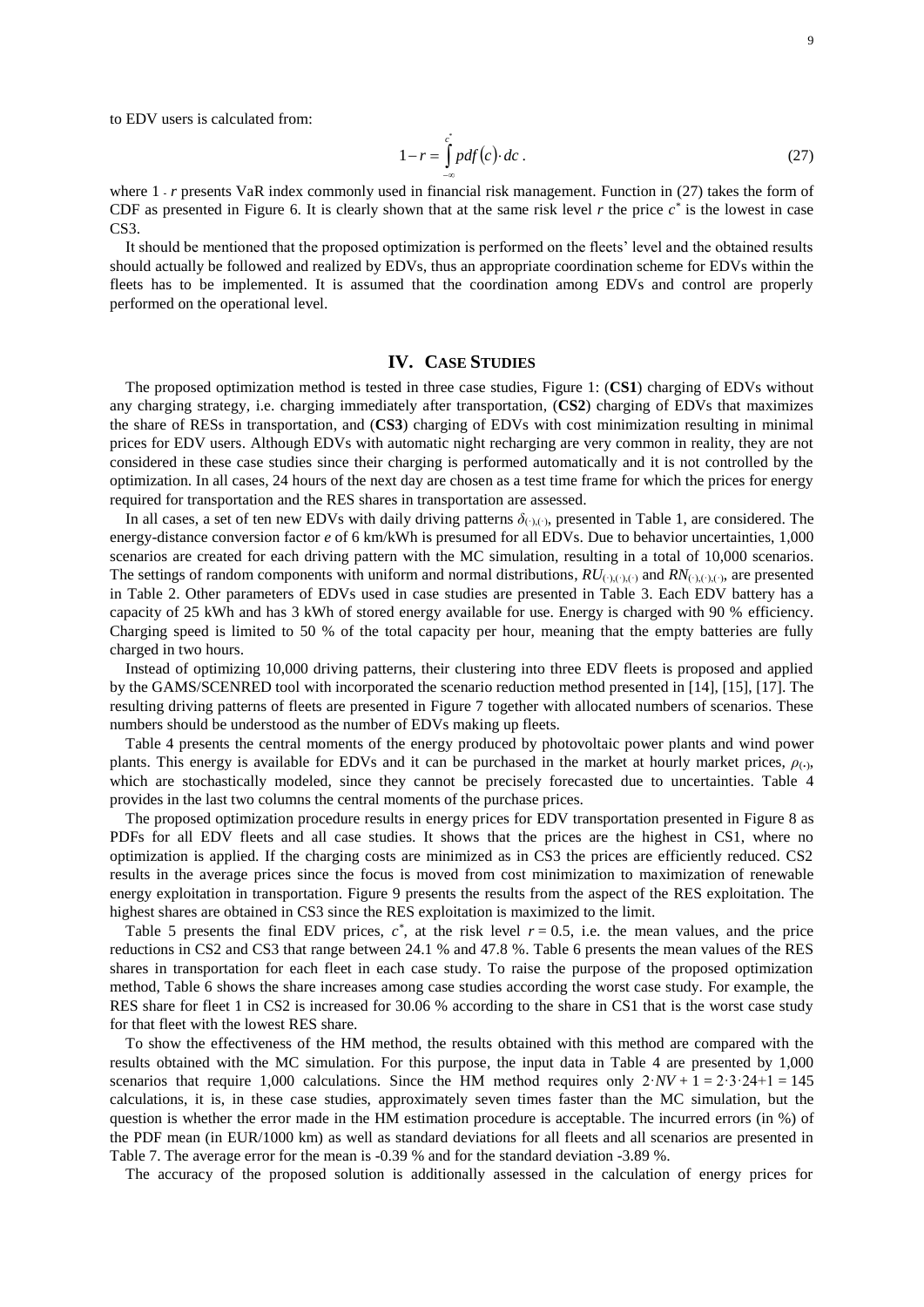transportation  $c^*$  at risk level  $r = 0.1$ . According to [Figure](#page-13-2) 6 that explains the meaning of the risk level  $r$ , the value 0.1 means that the price  $c^*$  at that risk value is expected to cover the associated costs *J* in 90 % of the simulated scenarios. [Figure](#page-14-2) 10 presents CDFs of the price for EDV transportation in fleet 2 in CS2 calculated using the MC and HM methods. This is the case with the highest discrepancy between CDFs at risk level  $r = 0.1$ . In addition, [Figure](#page-15-0) 11 presents the price errors for all fleets in all case studies for different risk levels. Since the errors range between -2.48 % and 0.79 %, they can be neglected and since the errors are so insignificant, this justifies the use of the HM method.

## **V. CONCLUSIONS**

The paper proposes the stochastic optimization of EDV charging patterns that enables maximization of RES exploitation in transportation or can be used in the risk-based assessment of the energy prices for transportation offered by the energy supplier to EDV users. To enable the practical implementation of the proposed model, the paper introduces EDV fleets obtained with the GAMS/SCENRED tool. The proposed optimization is performed on the fleets' level, but the obtained results should actually be followed and realized by EDVs, thus an appropriate coordination scheme for EDVs within the fleets is required. It is presumed that that the coordination among EDVs and control are properly performed on the operational level, otherwise additional financial risks have to be assessed. The HM method is applied in order to generate stochastic scenarios that are analyzed in the optimization. The effectiveness of the proposed formulation is demonstrated by three case studies, which consider different optimization criteria. Simulations show that higher transportation costs for EDV users present a tradeoff for the cleaner environment as a result of more intensive RES exploitation in transportation. Due to the errors involved being insignificant, the HM method used in the process makes the proposed optimization procedure applicable in practice. The future work will focus on the coordination of EDVs within the fleets and their control schemes.

## **VI. REFERENCES**

- <span id="page-9-0"></span>[1] Kempton W, Tomic J. Vehicle-to-grid power fundamentals: Calculating capacity and net revenue. Elsevier Journal of Power Sources 2005; 144(1): 268-279.
- <span id="page-9-8"></span>[2] Kempton W, Tomic J. Vehicle-to-grid power implementation: From stabilizing the grid to supporting largescale renewable energy. Elsevier Journal of Power Sources 2005: 144(1): 280-294.
- <span id="page-9-11"></span>[3] Capion K. Optimized charging of electric drive vehicles in a market environment. M.Sc. thesis, Technical University of Denmark, Risø National Laboratory for Sustainable Energy, Denmark, 2009.
- <span id="page-9-9"></span>[4] Kristoffersen TK, Capion K, Meibom P. Optimal charging of electric drive vehicles in a market environment. Applied Energy 2011; 88(5): 1940-1948.
- <span id="page-9-10"></span>[5] Göransson L, Karlsson S, Johnsson F. Plug-in hybrid electric vehicles as a mean to reduce CO2 emissions from electricity production. Proceedings of EVS24 International Battery, Hybrid and Fuel Cell Electric Vehicle Symposium 2009.
- <span id="page-9-1"></span>[6] Lund H, Kempton W. Integration of renewable energy into the transport and electricity sectors through V2G. Energy Policy 2008; 36(9): 3578-3587.
- <span id="page-9-2"></span>[7] Guille C, Gross G. Design of a Conceptual Framework for the V2G Implementation. Energy 2030 Conference 2008; 1-3.
- <span id="page-9-3"></span>[8] Saber AY, Venayagamoorthy GK. Unit commitment with vehicle-to-Grid using particle swarm optimization. Proceedings of 2009 IEEE/PES Power Tech Conference 2009; 1-8.
- <span id="page-9-4"></span>[9] Jang S, Han S, Han SH, Sezaki K. Optimal decision on contract size for V2G aggregator regarding frequency regulation. 12th International Conference on Optimization of Electrical and Electronic Equipment (OPTIM) 2010; 54-62.
- <span id="page-9-5"></span>[10]Ota Y, Taniguchi H, Nakajima T, Liyanage KM, Shimizu K, Masuta T, Baba J, Yokoyama A. Effect of autonomous distributed vehicle-to-grid (V2G) on power system frequency control. 2010 International Conference on Industrial and Information Systems (ICIIS) 2010; 481-485.
- [11]Green RC, Wang L, Alam M. The impact of plug-in hybrid electric vehicles on distribution networks: a review and outlook. 2010 IEEE Power and Energy Society General Meeting 2010; 1-8.
- <span id="page-9-6"></span>[12]Musio M, Lombardi P, Damiano A. Vehicles to grid (V2G) concept applied to a Virtual Power Plant structure. 2010 XIX International Conference on Electrical Machines (ICEM) 2010; 1-6.
- <span id="page-9-7"></span>[13]Shimizu K, Masuta T, Ota Y, Yokoyama A. Load Frequency Control in power system using Vehicle-to-Grid system considering the customer convenience of Electric Vehicles. 2010 International Conference on Power System Technology (POWERCON) 2010; 1-8.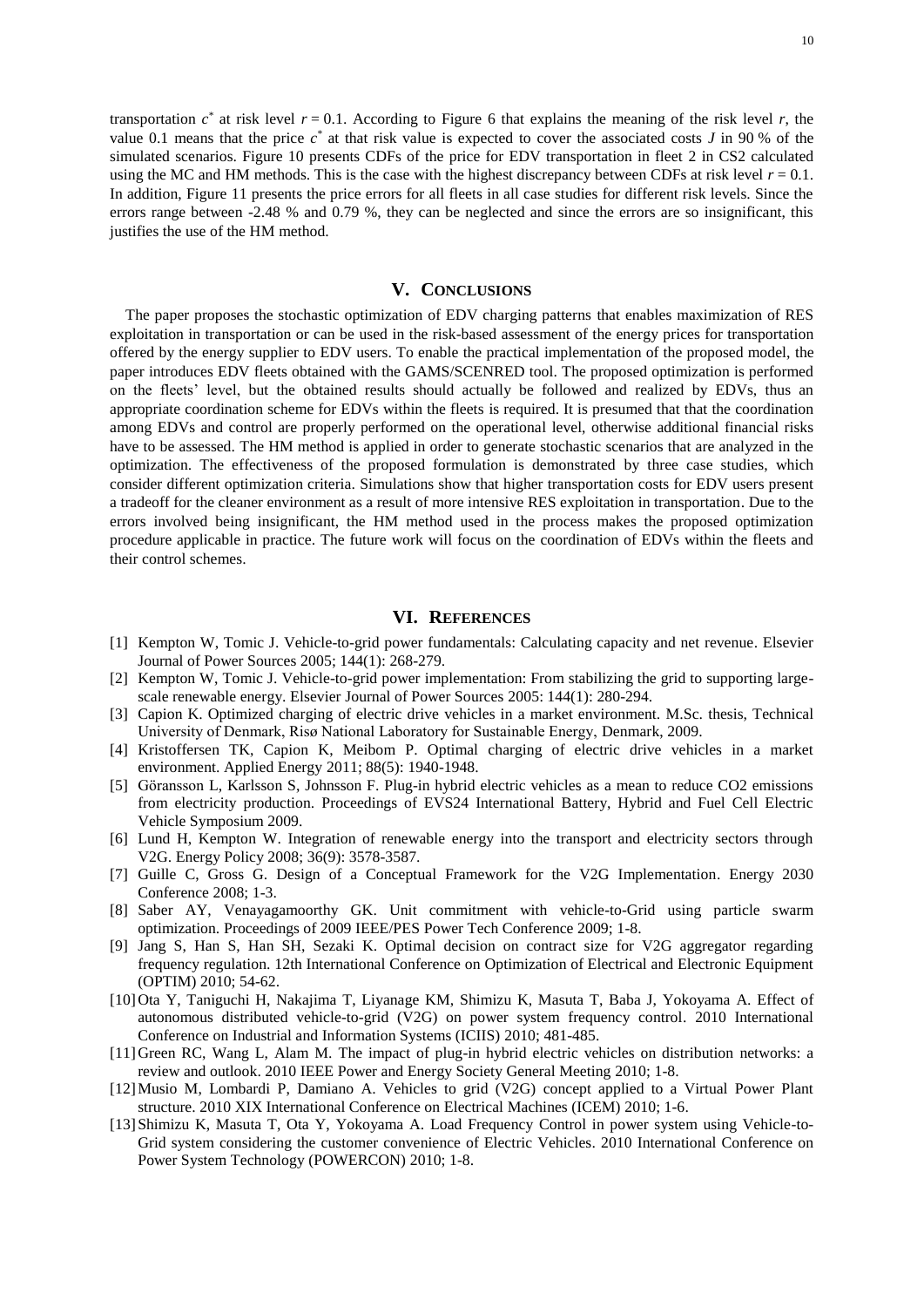- <span id="page-10-0"></span>[14]Dupačová J, Gröwe-Kuska N, Römisch W. Scenario Reduction in Stochastic Programming: An approach Using Probability Metrics. Mathematical Programming 2003, A 95: 493-511.
- <span id="page-10-1"></span>[15]GAMS/SCENRED Documentation. Available from www.gams.com/docs/document.htm.
- [16]Buygi MO, Shanechi HM, Balzer G, Shahidehpour M, Pariz N. Network planning in unbundled power systems. IEEE Transactions on Power Systems 2006; 21(3): 1379-1387.
- <span id="page-10-2"></span>[17]Roh JH, Shahidehpour M, Wu L. Market-based Generation and Transmission Planning with Uncertainties. IEEE Transactions on Power Systems 2009; 24(3): 1587-1598.
- <span id="page-10-8"></span>[18]Wu L, Shahidehpour M, Li T. Stochastic Security Constrained Unit Commitment. IEEE Transactions on Power Systems 2007; 22(2): 800-811.
- <span id="page-10-9"></span>[19]Paul G. Monte Carlo Simulation Method in Financial Engineering, New York: Springer, 2003.
- <span id="page-10-5"></span>[20]Rosenblueth E. Point estimation for probability moments. Proceedings of the National Academy of Sciences of the United States of America 1975;72(10): 3812-3814.
- [21]Rosenblueth E. Two-point estimates in probability. Applied Mathematical Modelling 1975; 5(5): 329-335.
- <span id="page-10-3"></span>[22]Hong HP. An efficient point estimate method for probabilistic analysis. Reliability Engineering and System Safety 1998; 59:261–267.
- <span id="page-10-6"></span>[23]Morales JM Perez-Ruiz J. Point Estimate Schemes to Solve the Probabilistic Power Flow. IEEE Transactions on Power Systems 2007; 22(4): 1594-1601.
- <span id="page-10-4"></span>[24]Verbic G, Canizares CA. Probabilistic Optimal Power Flow in Electricity Markets Based on a Two-Point Estimate Method. IEEE Transactions on Power Systems 2006; 21(4): 1883-1893.
- <span id="page-10-7"></span>[25]Christian JT, Baecher GB. The point-estimate method with large numbers of variables. Int. J. Numer. Anal. Meth. Geomech. 2007; 26: 1515-1529.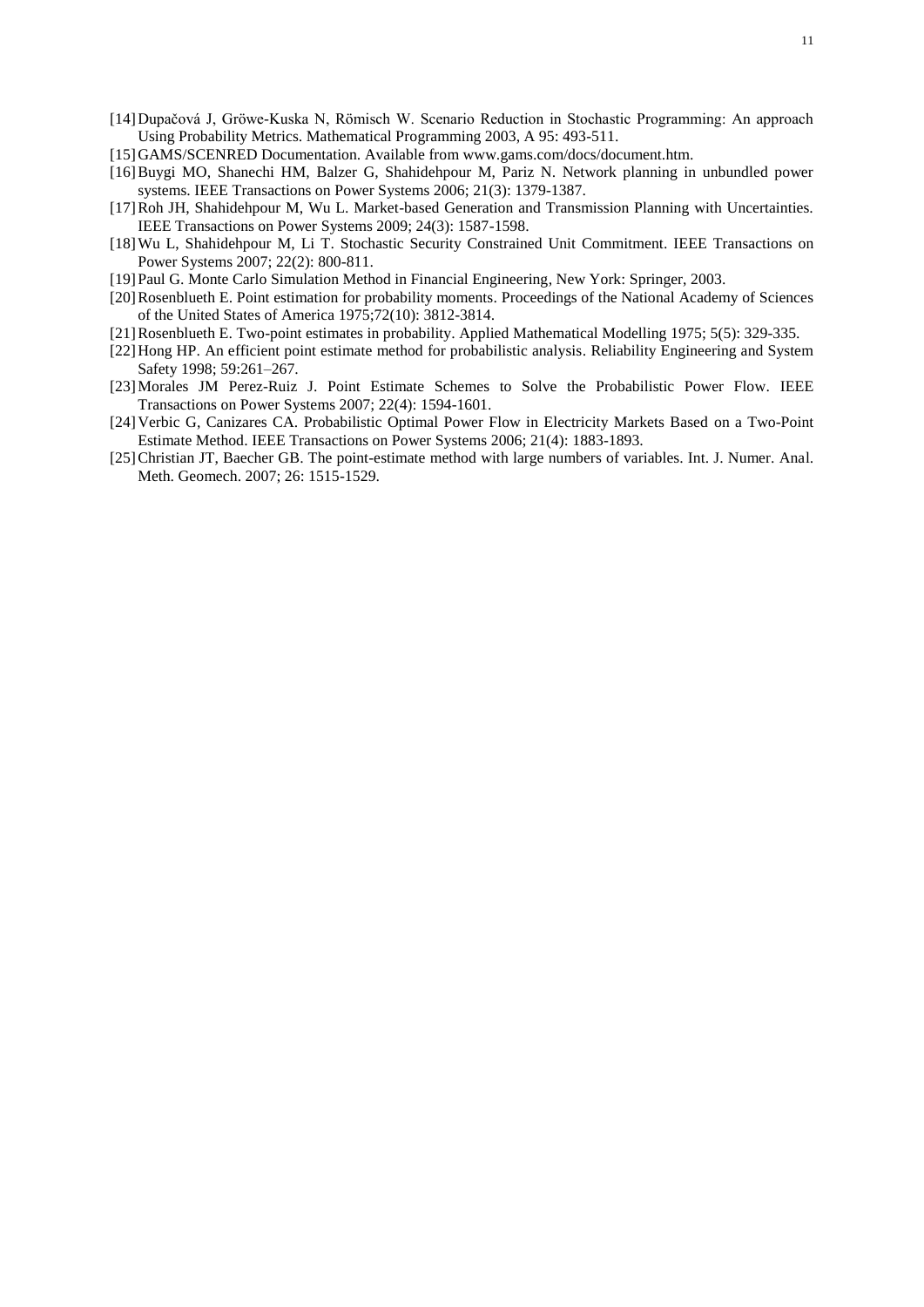## **FIGURE CAPTIONS**

Figure 1: Optimization procedure Figure 2: Concentrations of the input variable  $X_n$ Figure 3: Probabilistic forecast of energy requirements for transportation Figure 4: Formation of EDV fleets Figure 5: PDF of price *c* for all three cases Figure 6: CDF of price *c* for all three cases Figure 7: EDV fleet driving patterns Figure 8: PDFs of prices *c* in EUR/1000 km for all fleets in all cases Figure 9: PDFs of RES shares in transportation for all fleets in all cases Figure 10: CDFs of EDV prices obtained using the MC and HM methods Figure 11: Price *c* errors

# **TABLE CAPTIONS**

[Table 1:](#page-16-0) Daily driving patterns in km

[Table](#page-16-1) 2: Parameters of random components *RU* and *RN* of new EDVs

[Table](#page-16-2) 3: Parameters of EDVs

[Table](#page-16-3) 4: Central moments of input data

[Table](#page-17-0) 5: Mean prices in EUR/1000 km and reductions in %

[Table](#page-17-1) 6: Mean RES shares in % and increases in %

[Table](#page-17-2) 7: Accuracy of HM method, mean in EUR/1000 km, errors in %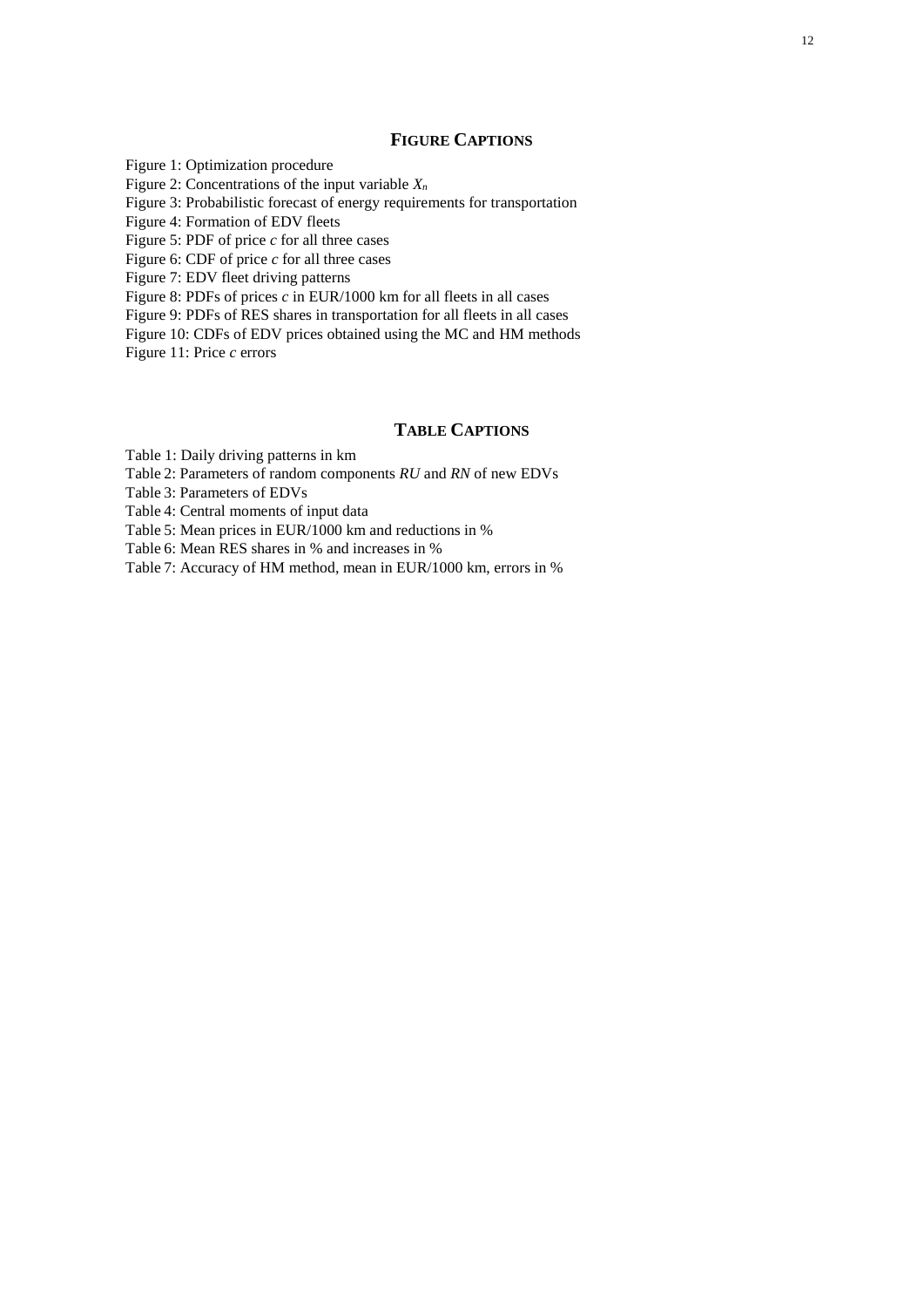

<span id="page-12-2"></span>Figure 1: Optimization procedure



<span id="page-12-0"></span>Figure 2: Concentrations of the input variable *X<sup>n</sup>*



<span id="page-12-1"></span>Figure 3: Probabilistic forecast of energy requirements for transportation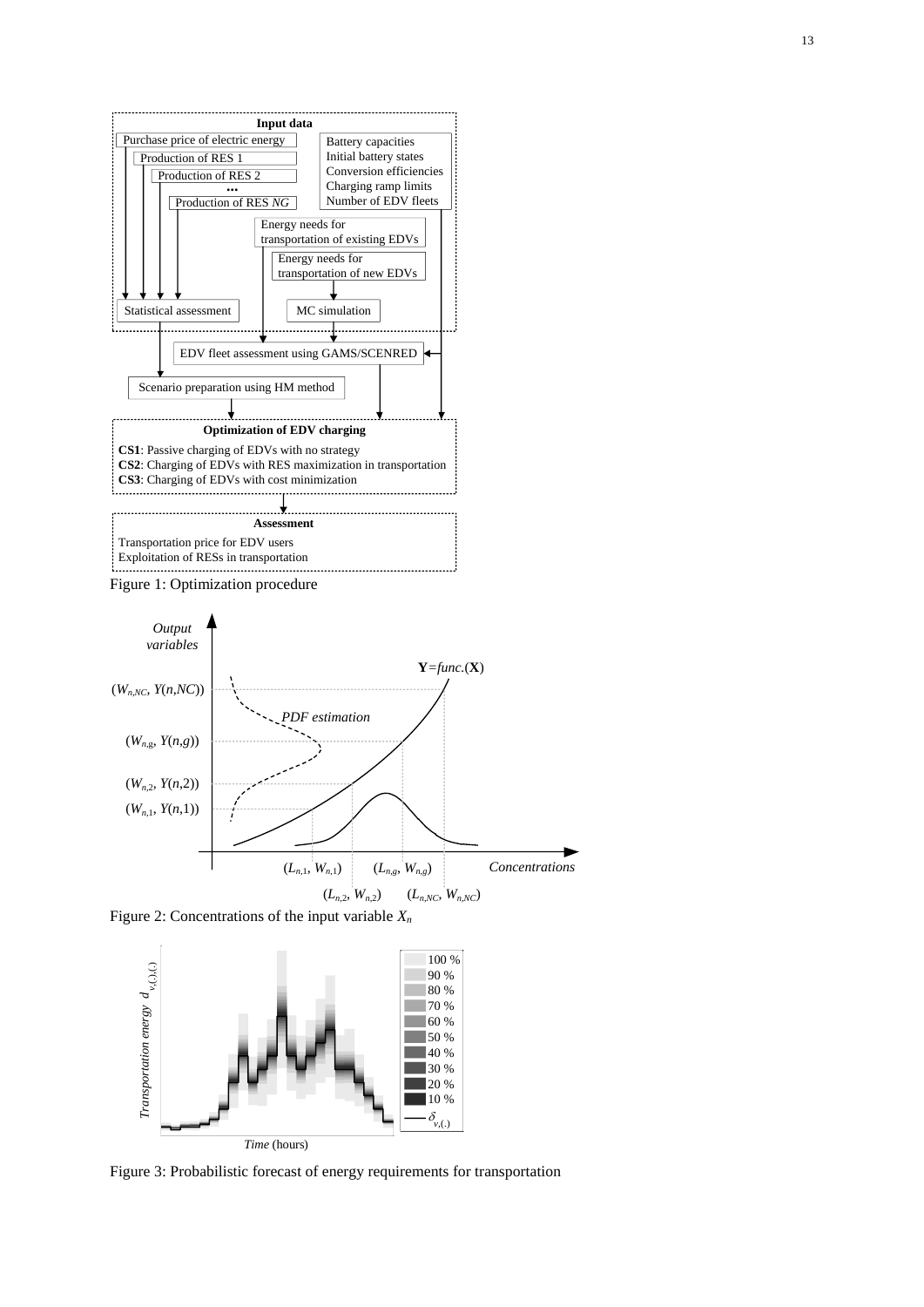

<span id="page-13-0"></span>Figure 4: Formation of EDV fleets



<span id="page-13-1"></span>Figure 5: PDF of price *c* for all three cases



<span id="page-13-2"></span>Figure 6: CDF of price *c* for all three cases



<span id="page-13-3"></span>Figure 7: EDV fleet driving patterns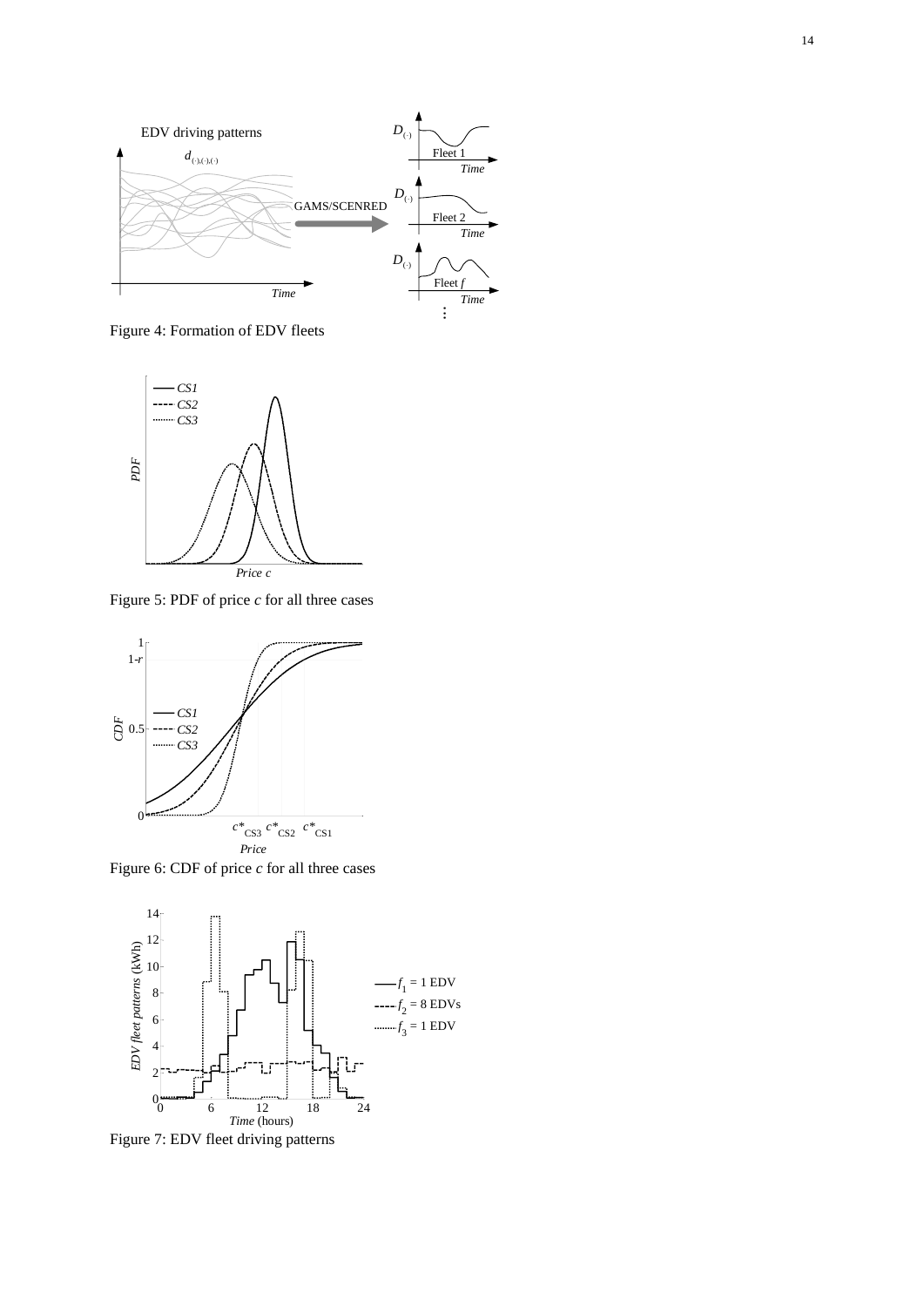

<span id="page-14-0"></span>Figure 8: PDFs of prices *c* in EUR/1000 km for all fleets in all cases



<span id="page-14-1"></span>Figure 9: PDFs of RES shares in transportation for all fleets in all cases



<span id="page-14-2"></span>Figure 10: CDFs of EDV prices obtained using the MC and HM methods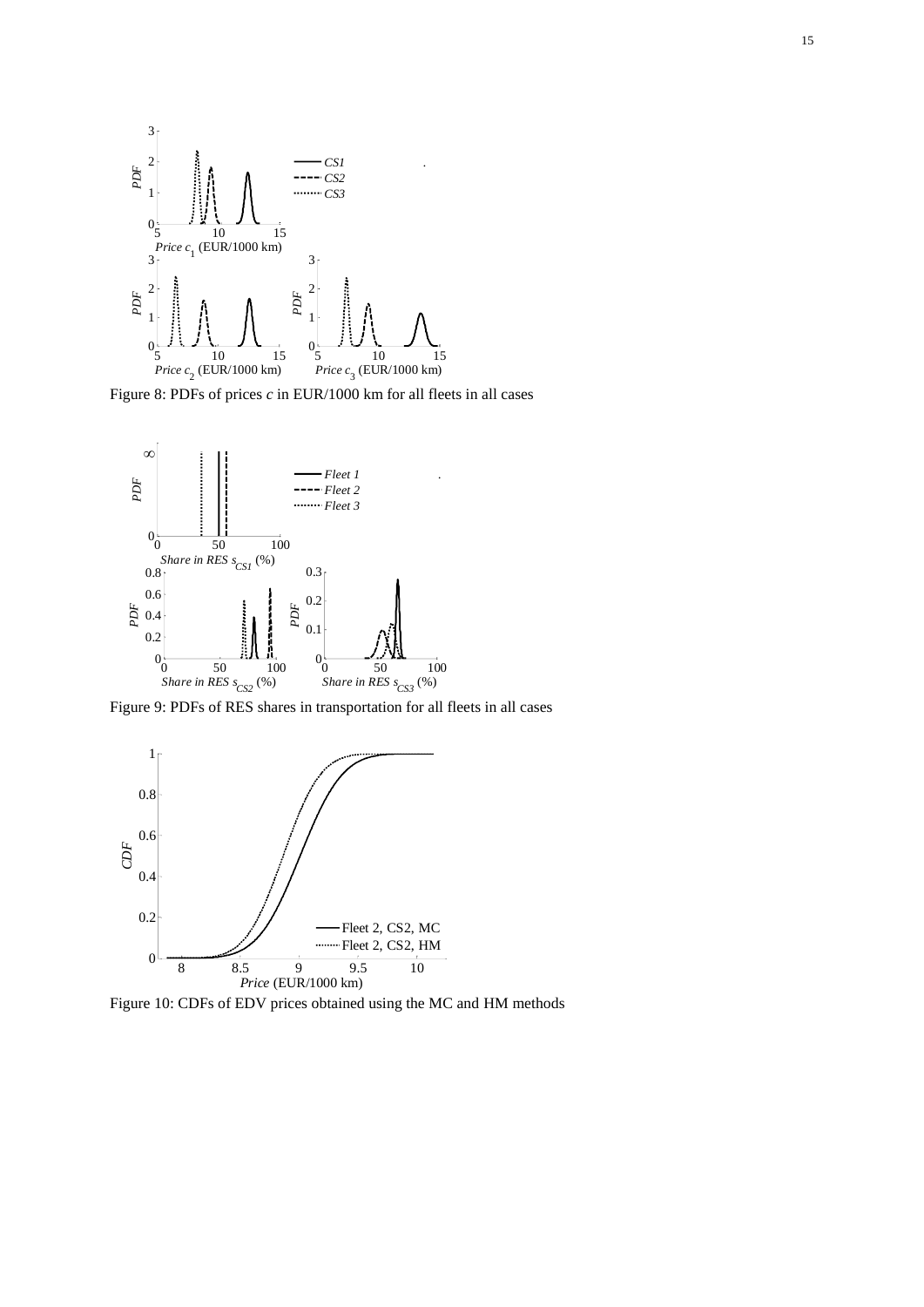

<span id="page-15-0"></span>Figure 11: Price *c* errors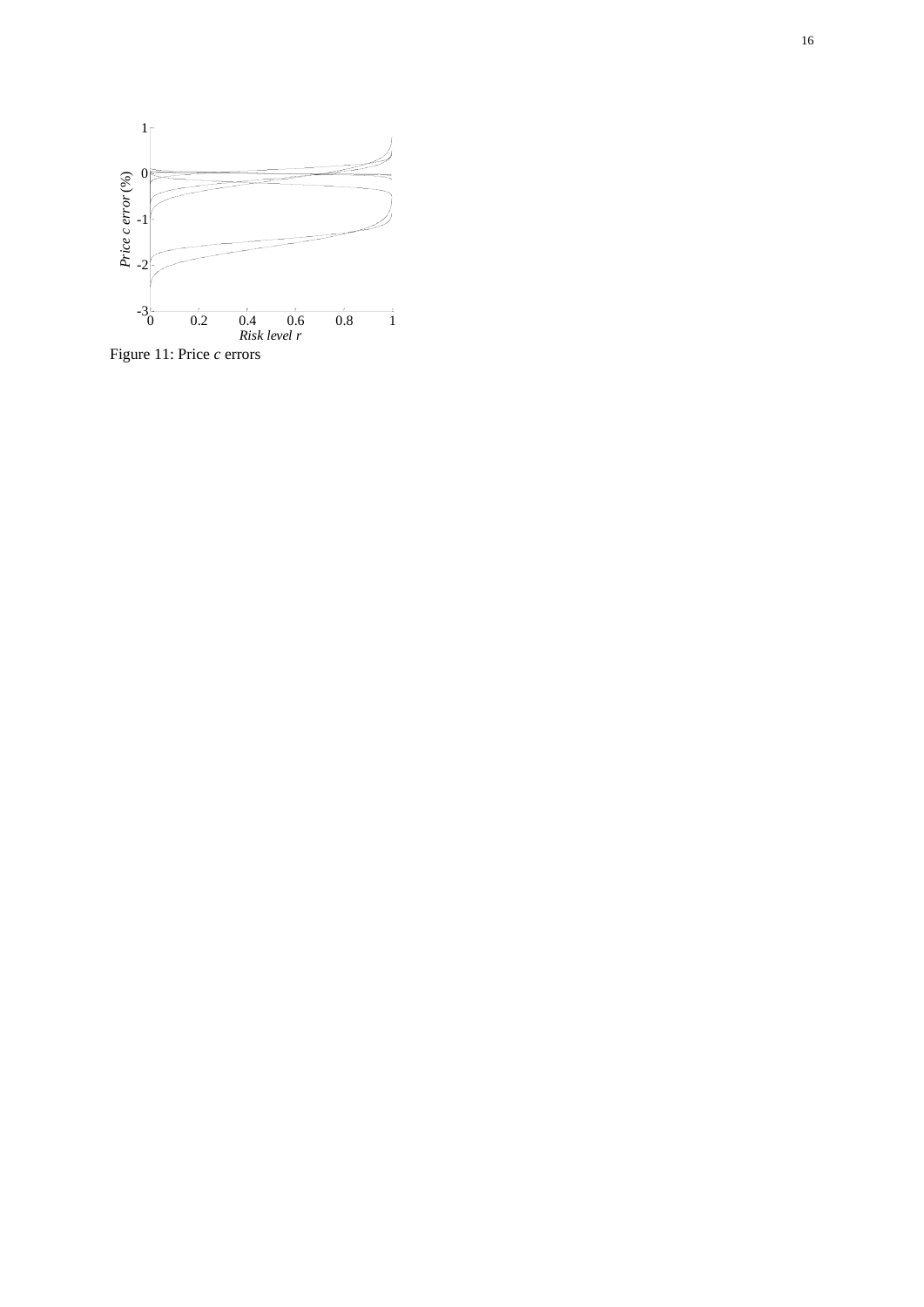| Hour h         | EDV requirements $\delta_{v,h}$ (km) |                |                |                |    |                |                |                |              |                |
|----------------|--------------------------------------|----------------|----------------|----------------|----|----------------|----------------|----------------|--------------|----------------|
|                | 1                                    | $\overline{2}$ | 3              | $\overline{4}$ | 5  | 6              | 7              | 8              | 9            | 10             |
| 1              | $\mathbf{0}$                         | 3              | $\Omega$       | 20             | 15 | $\Omega$       | $\overline{2}$ | $\overline{0}$ | $\theta$     | $\mathbf{0}$   |
| $\overline{2}$ | $\Omega$                             | $\overline{2}$ | $\mathbf{0}$   | 19             | 16 | $\Omega$       | $\overline{c}$ | $\overline{0}$ | $\Omega$     | $\overline{0}$ |
| 3              | $\Omega$                             | 3              | $\Omega$       | 18             | 17 | $\Omega$       | $\mathbf{2}$   | $\overline{0}$ | $\theta$     | $\mathbf{0}$   |
| 4              | $\mathbf{0}$                         | 3              | $\mathbf{0}$   | 17             | 14 | $\overline{0}$ | $\overline{c}$ | $\overline{0}$ | $\Omega$     | $\overline{0}$ |
| 5              | $\mathbf{0}$                         | 4              | 3              | 18             | 15 | $\Omega$       | $\overline{2}$ | $\overline{0}$ | 10           | $\overline{0}$ |
| 6              | 10                                   | 6              | 6              | 19             | 14 | $\overline{0}$ | $\overline{2}$ | 5              | 50           | 10             |
| 7              | 14                                   | 10             | 12             | 14             | 13 | $\Omega$       | $\overline{2}$ | 7              | 80           | 10             |
| 8              | 18                                   | 20             | 18             | 19             | 12 | $\Omega$       | $\overline{2}$ | 9              | 50           | $\overline{0}$ |
| 9              | $\mathbf{0}$                         | 30             | 25             | $\mathbf{0}$   | 14 | 30             | $\overline{2}$ | 5              | $\mathbf{0}$ | $\overline{0}$ |
| 10             | $\mathbf{0}$                         | 20             | 40             | $\mathbf{0}$   | 15 | 40             | $\overline{2}$ | $\mathbf{0}$   | $\mathbf{0}$ | 15             |
| 11             | $\Omega$                             | 25             | 55             | $\Omega$       | 16 | 35             | $\overline{2}$ | $\mathbf{0}$   | $\Omega$     | 20             |
| 12             | 6                                    | 30             | 60             | $\mathbf{0}$   | 15 | 25             | $\overline{c}$ | $\mathbf{0}$   | $\mathbf{0}$ | $\overline{0}$ |
| 13             | 6                                    | 45             | 65             | $\mathbf{0}$   | 14 | 35             | $\overline{c}$ | $\mathbf{0}$   | $\mathbf{0}$ | $\overline{0}$ |
| 14             | $\mathbf{0}$                         | 30             | 52             | $\mathbf{0}$   | 15 | 15             | $\overline{2}$ | $\overline{0}$ | $\theta$     | $\overline{0}$ |
| 15             | $\Omega$                             | 25             | 46             | $\Omega$       | 16 | 10             | $\overline{2}$ | $\mathbf{0}$   | $\Omega$     | 10             |
| 16             | 10                                   | 30             | 72             | $\mathbf{0}$   | 14 | $\overline{0}$ | $\overline{2}$ | 5              | 50           | 10             |
| 17             | 18                                   | 35             | 58             | $\mathbf{0}$   | 15 | $\overline{0}$ | $\overline{2}$ | 6              | 80           | $\overline{0}$ |
| 18             | 12                                   | 40             | 32             | $\mathbf{0}$   | 16 | $\overline{0}$ | $\overline{2}$ | 6              | 60           | $\overline{0}$ |
| 19             | $\Omega$                             | 25             | 25             | $\mathbf{0}$   | 13 | $\Omega$       | $\overline{2}$ | $\mathbf{0}$   | $\mathbf{0}$ | $\overline{0}$ |
| 20             | 10                                   | 25             | 20             | 5              | 17 | $\Omega$       | $\overline{c}$ | $\mathbf{0}$   | $\Omega$     | 10             |
| 21             | 11                                   | 20             | 12             | 10             | 15 | $\mathbf{0}$   | $\overline{c}$ | 0              | 10           | 10             |
| 22             | $\mathbf{0}$                         | 15             | $\overline{c}$ | 15             | 16 | $\overline{0}$ | $\overline{c}$ | $\mathbf{0}$   | 5            | $\overline{0}$ |
| 23             | $\mathbf{0}$                         | 10             | $\mathbf{0}$   | 20             | 14 | $\Omega$       | $\overline{c}$ | $\mathbf{0}$   | $\mathbf{0}$ | $\overline{0}$ |
| 24             | $\mathbf{0}$                         | 5              | $\mathbf{0}$   | 22             | 15 | $\overline{0}$ | $\overline{2}$ | $\overline{0}$ | $\mathbf{0}$ | $\mathbf{0}$   |

<span id="page-16-0"></span>Table 1: Daily driving patterns in km

<span id="page-16-1"></span>Table 2: Parameters of random components *RU* and *RN* of new EDVs Interval for *RU* | Mean of *RN* | Stand. dev. of *RN* | No. of scenarios

<span id="page-16-2"></span>Table 3: Parameters of EDVs

| <b>Parameters</b> |  |  |                                                                                     |
|-------------------|--|--|-------------------------------------------------------------------------------------|
| Values            |  |  | $\left 25 \text{ kWh}\right 3 \text{ kWh}$ 90% 6 km/kWh 50% of $C_{\odot}$ per hour |

[0, 0.15 kWh] 0 0.2 1000

## <span id="page-16-3"></span>Table 4: Central moments of input data

|                | PV energy |        | Wind energy |        | Purchase price |        |
|----------------|-----------|--------|-------------|--------|----------------|--------|
| Hour h         |           | (kWh)  | (kWh)       |        | (EUR/MWh)      |        |
|                | Mean      | Std    | Mean        | Std    | Mean           | Std    |
| 1              | 0.0000    | 0.0000 | 3.0000      | 0.1062 | 46.6412        | 3.3012 |
| $\overline{2}$ | 0.0000    | 0.0000 | 4.0000      | 0.1415 | 42.2284        | 2.9846 |
| 3              | 0.0000    | 0.0000 | 5.0000      | 0.1767 | 54.1746        | 3.8422 |
| $\overline{4}$ | 0.0000    | 0.0000 | 6.0000      | 0.2119 | 42.0157        | 2.9691 |
| 5              | 0.2000    | 0.0071 | 6.5000      | 0.2301 | 50.1401        | 3.5436 |
| 6              | 1.0000    | 0.0354 | 7.0000      | 0.2475 | 53.7486        | 3.8008 |
| $\overline{7}$ | 1.2000    | 0.0424 | 6.5000      | 0.2302 | 58.0511        | 4.1019 |
| 8              | 3.5000    | 0.1240 | 6.3000      | 0.2228 | 58.9805        | 4.1726 |
| 9              | 4.6000    | 0.1627 | 6.2000      | 0.2191 | 58.9026        | 4.1709 |
| 10             | 5.0000    | 0.1775 | 6.0000      | 0.2132 | 71.8268        | 5.0864 |
| 11             | 6.0000    | 0.2119 | 5.0000      | 0.1772 | 67.8828        | 4.7991 |
| 12             | 6.2000    | 0.2195 | 4.5000      | 0.1591 | 62.7472        | 4.4348 |
| 13             | 6.2000    | 0.2192 | 4.2000      | 0.1484 | 53.4147        | 3.7776 |
| 14             | 5.8000    | 0.2054 | 3.3000      | 0.1170 | 41.3896        | 2.9319 |
| 15             | 5.0000    | 0.1769 | 3.0000      | 0.1064 | 57.1082        | 4.0402 |
| 16             | 3.2000    | 0.1130 | 2.5000      | 0.0883 | 56.1951        | 3.9681 |
| 17             | 1.2000    | 0.0424 | 1.5000      | 0.0531 | 66.0166        | 4.6710 |
| 18             | 0.8000    | 0.0283 | 1.0000      | 0.0354 | 60.2017        | 4.2691 |
| 19             | 0.2000    | 0.0071 | 0.1000      | 0.0036 | 69.0069        | 4.8823 |
| 20             | 0.0000    | 0.0000 | 0.0000      | 0.0000 | 71.4677        | 5.0541 |
| 21             | 0.0000    | 0.0000 | 0.0000      | 0.0000 | 50.5963        | 3.5771 |
| 22             | 0.0000    | 0.0000 | 0.0000      | 0.0000 | 45.6382        | 3.2254 |
| 23             | 0.0000    | 0.0000 | 0.0000      | 0.0000 | 49.3461        | 3.4915 |
| 24             | 0.0000    | 0.0000 | 0.0000      | 0.0000 | 43.1162        | 3.0552 |